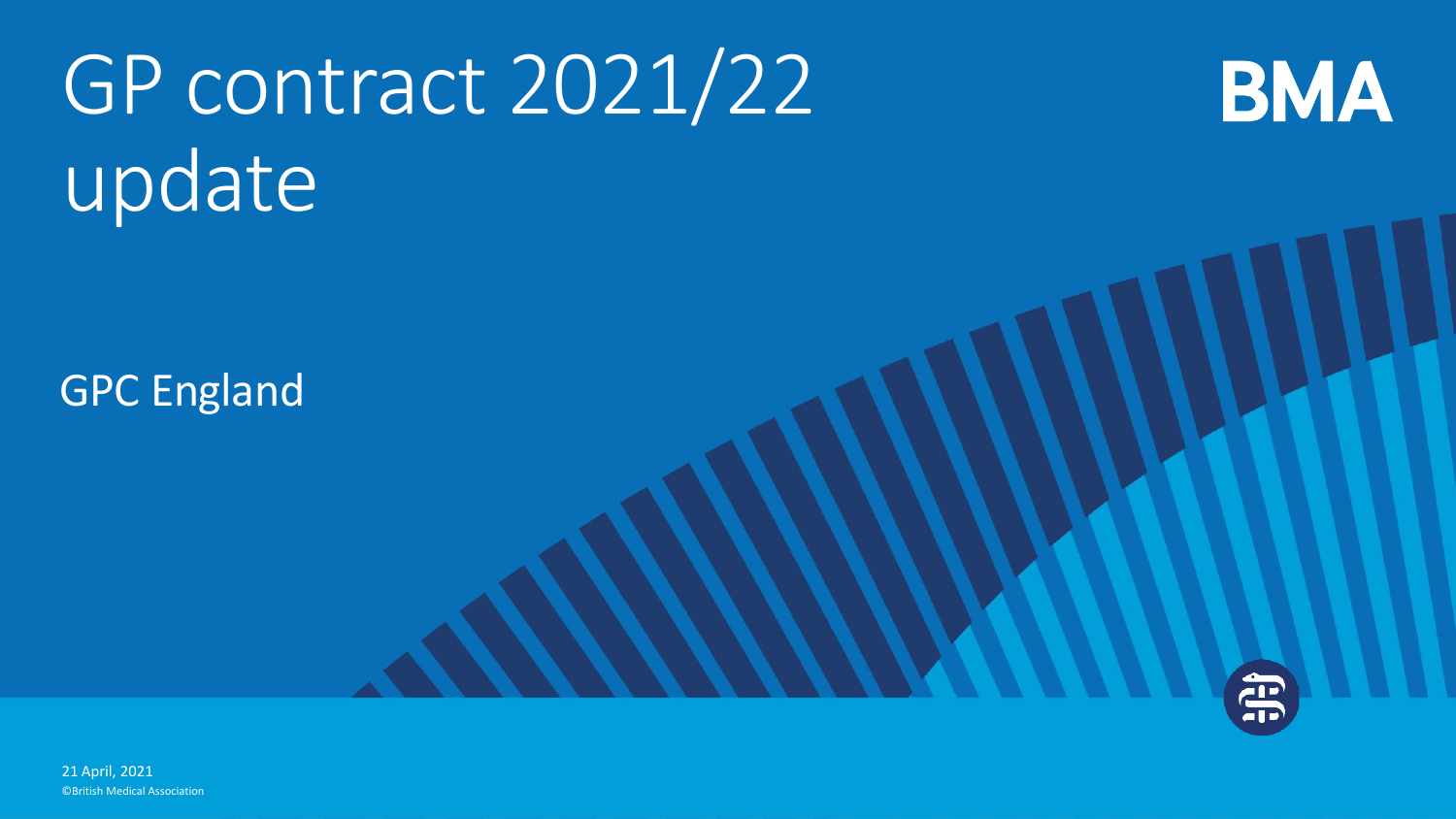### Overview of agreement for 2021/22

- 2021/22 will be the  $3^{rd}$  year of our 5 year contract agreement
- In order to support the continued response of General Practice to the COVID-19 pandemic, including the vaccination programme, NHSEI and GPCE have agreed to minimal changes from 1 April 2021, including delays to previously agreed elements
- This presentation sets out interim contractual arrangements which will apply from 1 April 2021 – a small number of changes will be implemented mainly relating to funding commitments already made and to assist in the pandemic and its impact
- These arrangements will remain under review, depending on the progression of the pandemic and the progress of the COVID vaccination programme, and further changes will be agreed between NHS England and GPC England to reflect current circumstances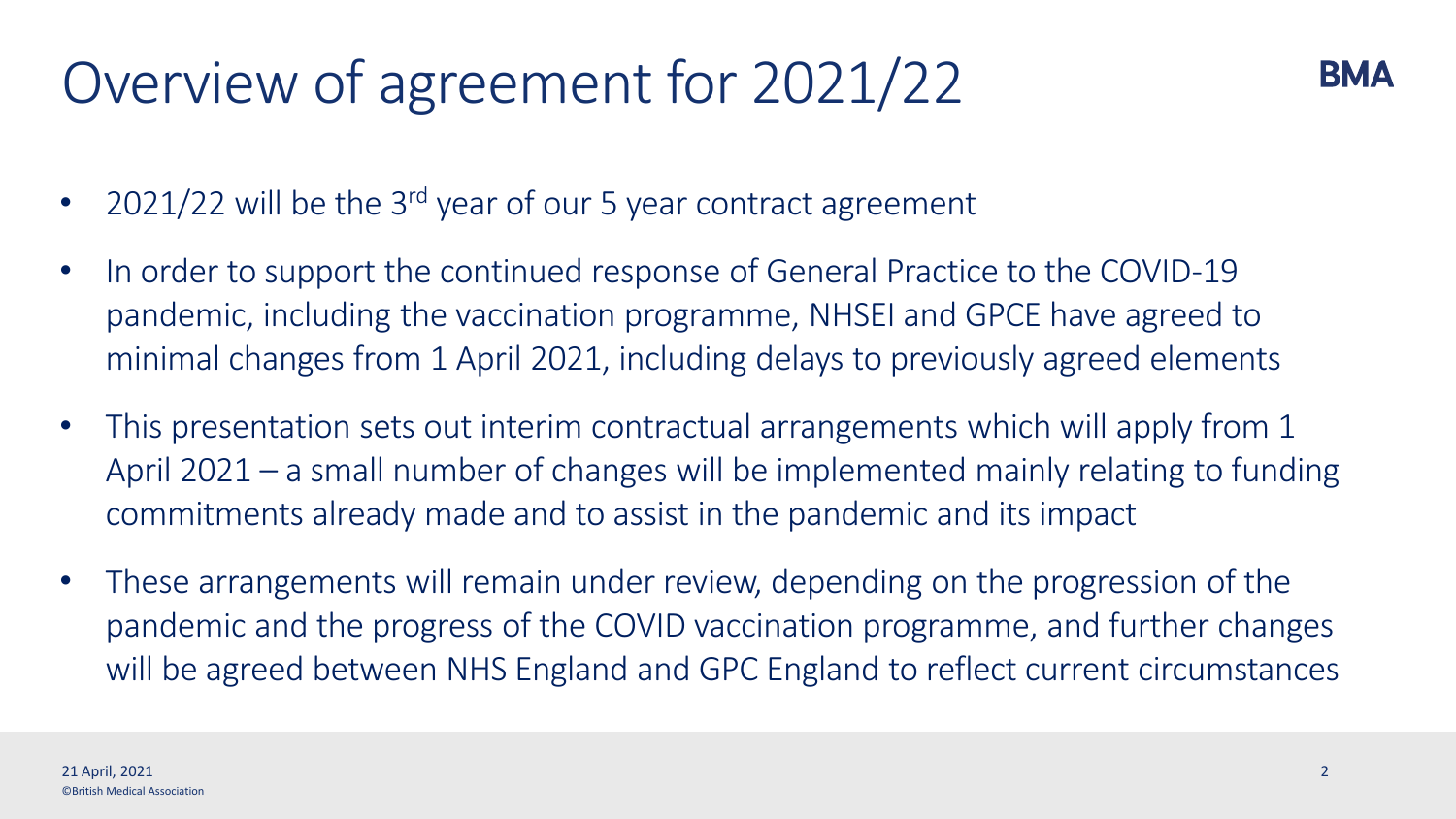# Practice level funding increase



Practices will receive an uplift to the contract of £253m, which includes for pay uplifts (at 2.1%), expenses uplift (at 2.1%), population growth, additional S7a funding for vaccinations and immunisations, additional funding into QOF. This will be at a time when there will be wider public sector pay restraint/freezes

Inflation currently (Jan 2020): CPI 0.6, RPI 1.2

|                       | 2018    | 2019    | 2020    | 2021    | 2022    | 2023    |
|-----------------------|---------|---------|---------|---------|---------|---------|
|                       | £8,007m | £8,116m | £8,323m | £8,576m | £8,792m | £9,029m |
| Annual increase       |         | £109m   | £207m   | £253m   | £216m   | £237m   |
| Cumulative increase   |         | £109m   | £316m   | £569m   | £785m   | £1,022m |
| Annual % increase     |         | 1.4%    | 2.6%    | 3.0%    | 2.5%    | 2.7%    |
| Cumulative % increase |         | 1.4%    | 4.0%    | $7.0\%$ | 9.5%    | 12.2%   |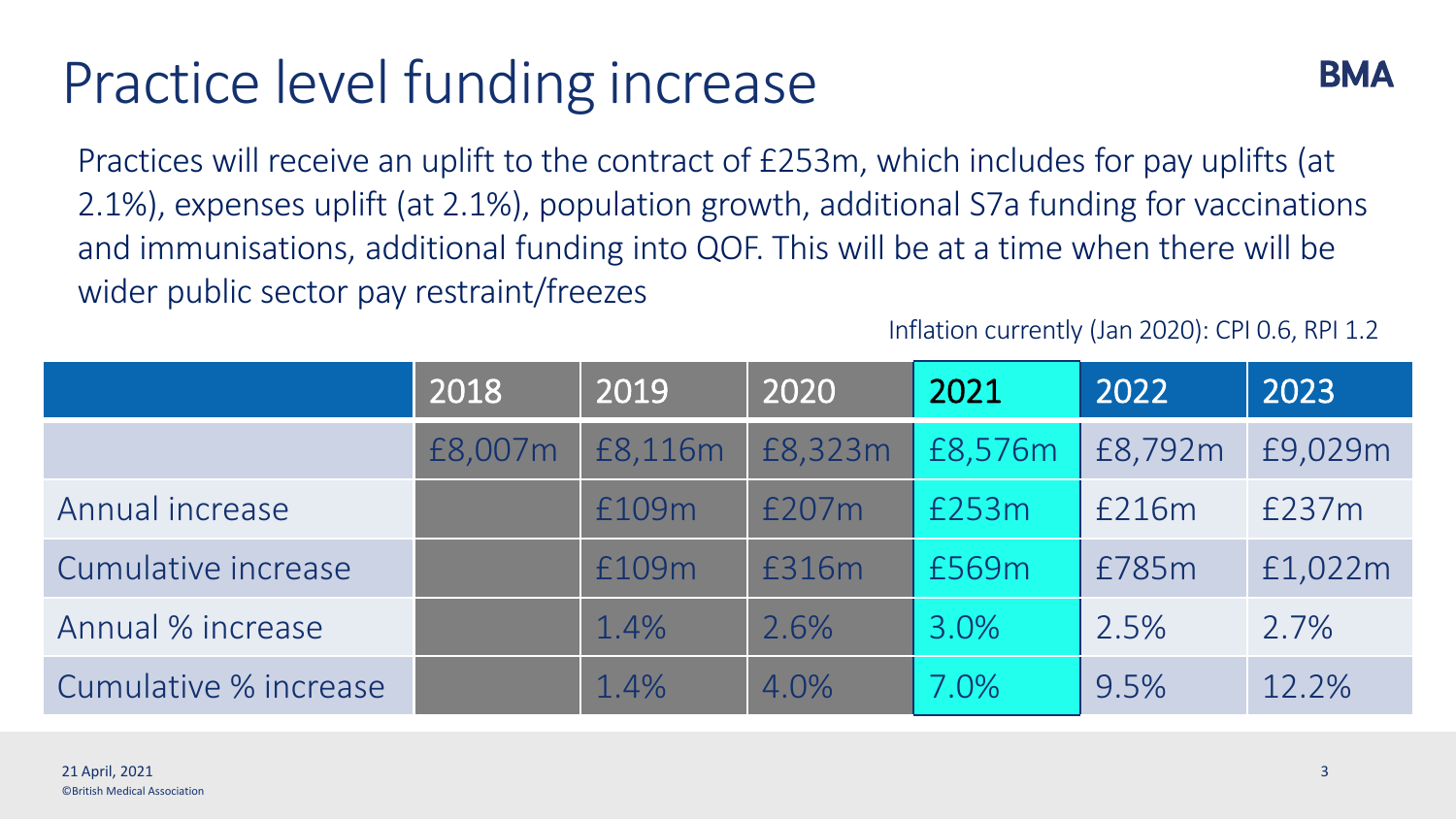### Global Sum, OOH% and QOF point value

| <b>Figure</b>               |         | $2020/21$   2021/22 | E       | %    |
|-----------------------------|---------|---------------------|---------|------|
| Value of QOF point          | £194.83 | £201.16             | £6.33   | 3.3% |
| <b>Global Sum</b>           | £93.46  | £96.78              | £3.32   | 3.5% |
| Out of Hours adjustment (%) | 4.77%   | 4.75%               |         |      |
| Out of Hours adjustment (£) | £4.46   | £4.59               | f(0.14) | 3.0% |

**BMA**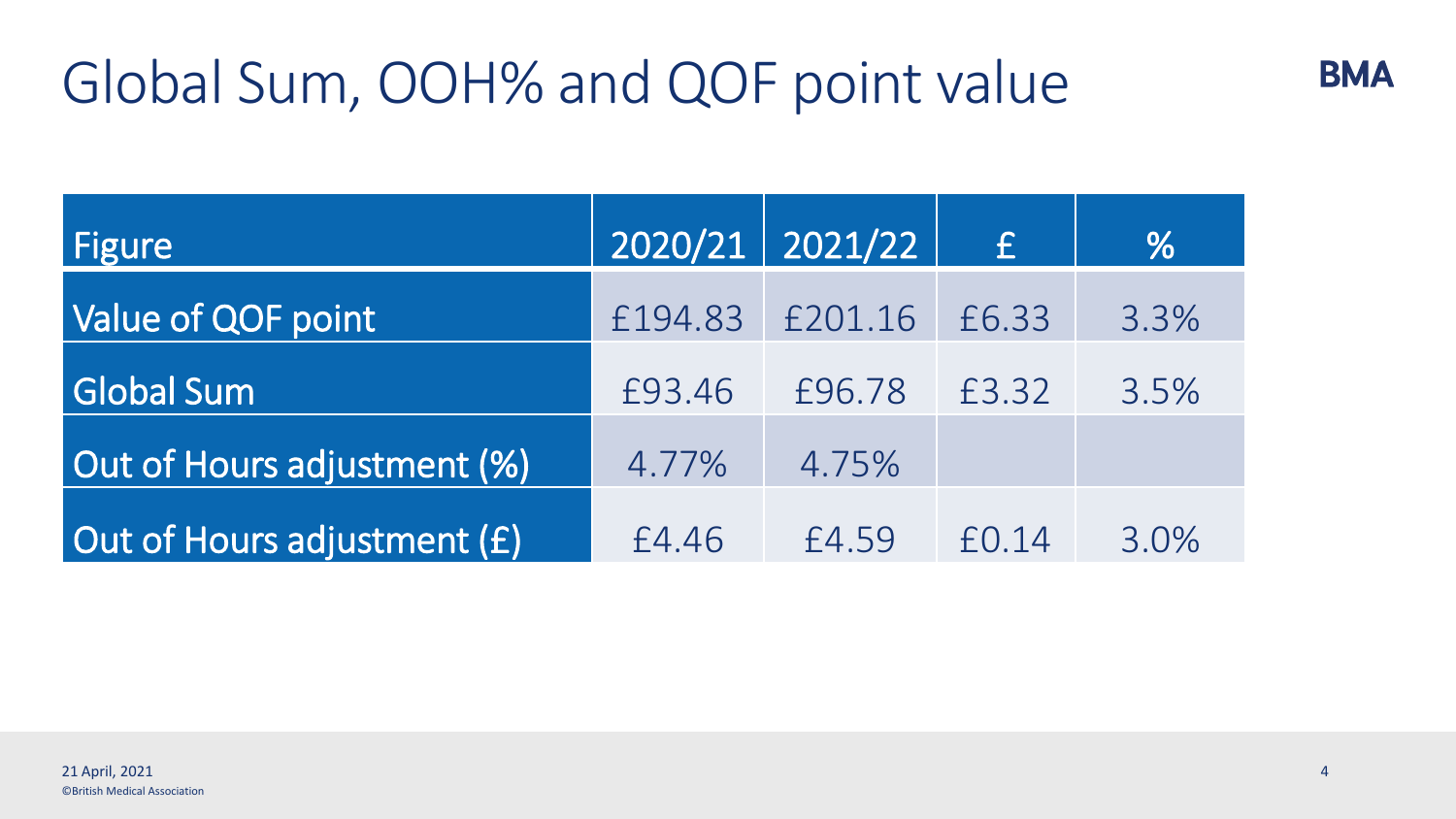#### QOF overview

QOF will be based on the indicator set from 20/21, with limited changes:

- V&I: four indicators have been agreed to comprise the new V&I domain, transferring almost £60m from the childhood immunisation DES to QOF increasing the total value of QOF
- An additional £24m into QOF from April to strengthen the SMI physical health check indicator set and support uptake
- Revised indicator wording for CAN003 and introducing a new cancer indicator
- Size of QOF increases from 567 to 635 points

QI modules for 21/22 will be a repeat of (with slight modification to account for the impact of the pandemic upon care) Learning Disabilities and Supporting Early Cancer Diagnosis QI modules from 20/21

Remote working when clinically necessary will continue to be an acceptable way of delivering QOF reviews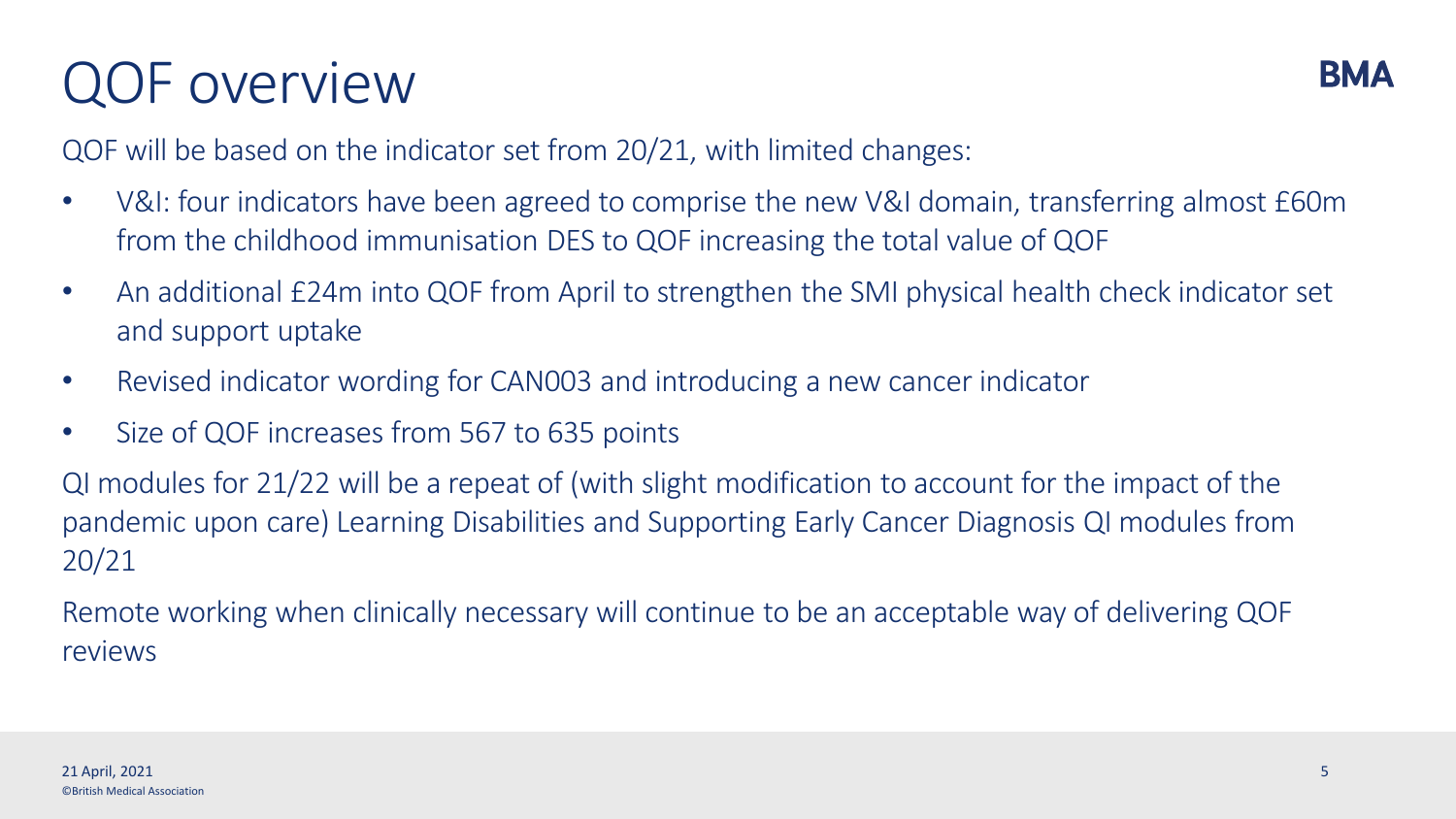#### Serious mental health and cancer QOF indicators

| Clinical<br>area | Indicator ID               | Indicator wording                                                                                                                                                                                                                                                                                                                                                        | <b>Points</b>  | <b>Thresholds</b> |
|------------------|----------------------------|--------------------------------------------------------------------------------------------------------------------------------------------------------------------------------------------------------------------------------------------------------------------------------------------------------------------------------------------------------------------------|----------------|-------------------|
| <b>SMI</b>       | <b>MH007</b><br>added back | The percentage of patients with schizophrenia, bipolar affective disorder<br>and other psychoses who have a record of alcohol consumption in the<br>preceding 12 months                                                                                                                                                                                                  | $\overline{4}$ | 50-90%            |
|                  | <b>NEW</b>                 | The percentage of patients with schizophrenia, bipolar affective disorder<br>and other psychoses who have a record of a lipid profile in the preceding<br>12 months (in those patients currently prescribed antipsychotics, and/or<br>have pre-existing cardiovascular conditions, and/or smoke, and/or are<br>overweight) or preceding 24 months for all other patients | 8              | 50-90%            |
|                  | <b>NEW</b>                 | The percentage of patients with schizophrenia, bipolar affective disorder<br>and other psychoses who have a record of blood glucose or HbA1c in the<br>preceding 12 months                                                                                                                                                                                               | 8              | 50-90%            |
|                  | <b>NEW</b>                 | The percentage of patients with cancer, diagnosed within the preceding 12<br>months, who have had the opportunity for a discussion and informed of<br>the support available from primary care, within 3 months of diagnosis.                                                                                                                                             | 3              | 70-90%            |
| Cancer           | <b>CAN003</b><br>amended   | The percentage of patients with cancer, diagnosed within the preceding 24<br>months, who have a patient Cancer Care Review using a structured<br>template within 12 months of diagnosis.                                                                                                                                                                                 | 6              | 50-90%            |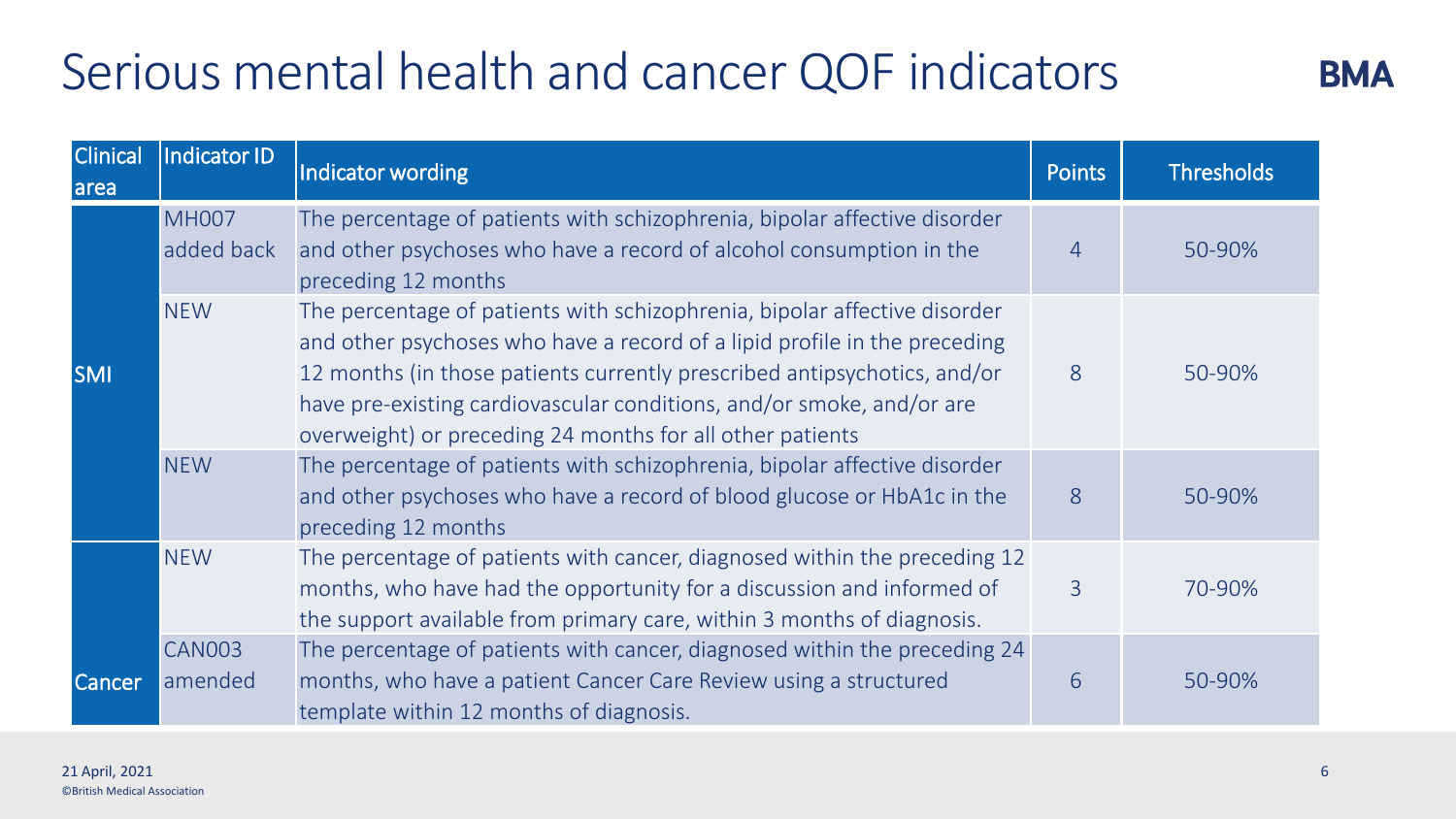# Vaccinations & Immunisations



- Funding within global sum has been fully retained and will be used for call/recall, administration associated with V&I and outbreaks (major and national outbreaks will be agreed separately on an ad hoc basis)
- Significant reform to payment mechanism and incentives to increase vaccine coverage and population outcomes for childhood immunisations
	- Phased approach began 2020/21 and completed 2021/22
	- Initially MMR in 2020/21, and from 2021/22 for all other individual **childhood immunisations**, will attract a £10.06 item of service fee (IOS)
	- Practices achieving less than 80% of their target cohort will not receive payment for the first 50% of their cohort, but will receive IOS for each immunisation administered above the 50%
	- Those achieving over 80% of their target cohort will receive the IOS for each immunisation administered
	- In limited circumstances practices may be able to retain the full payment when coverage remains low as a result of patient or practice list demographics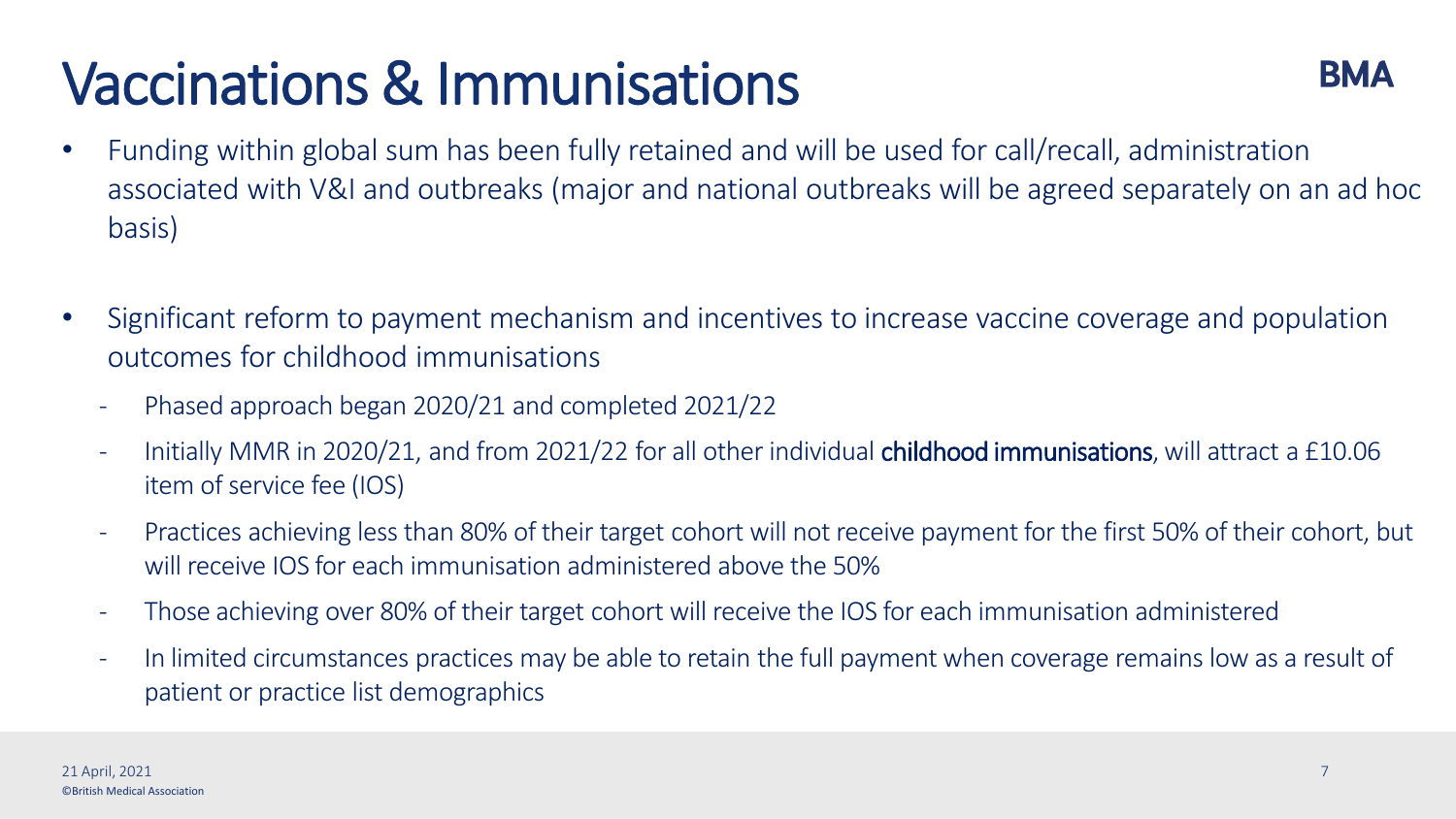# Vaccinations & Immunisations (2)

- 70%/90% cliff-edge childhood immunisation DES targets will be removed from 2021/22
- Practices will receive a monthly 'aspiration payment' similar to QOF, based on previous achievement, which will be reconciled at year-end
- Additional investment means significant majority of practices should gain from the new arrangements
- IIF funding will also encourage influenza uptake at PCN level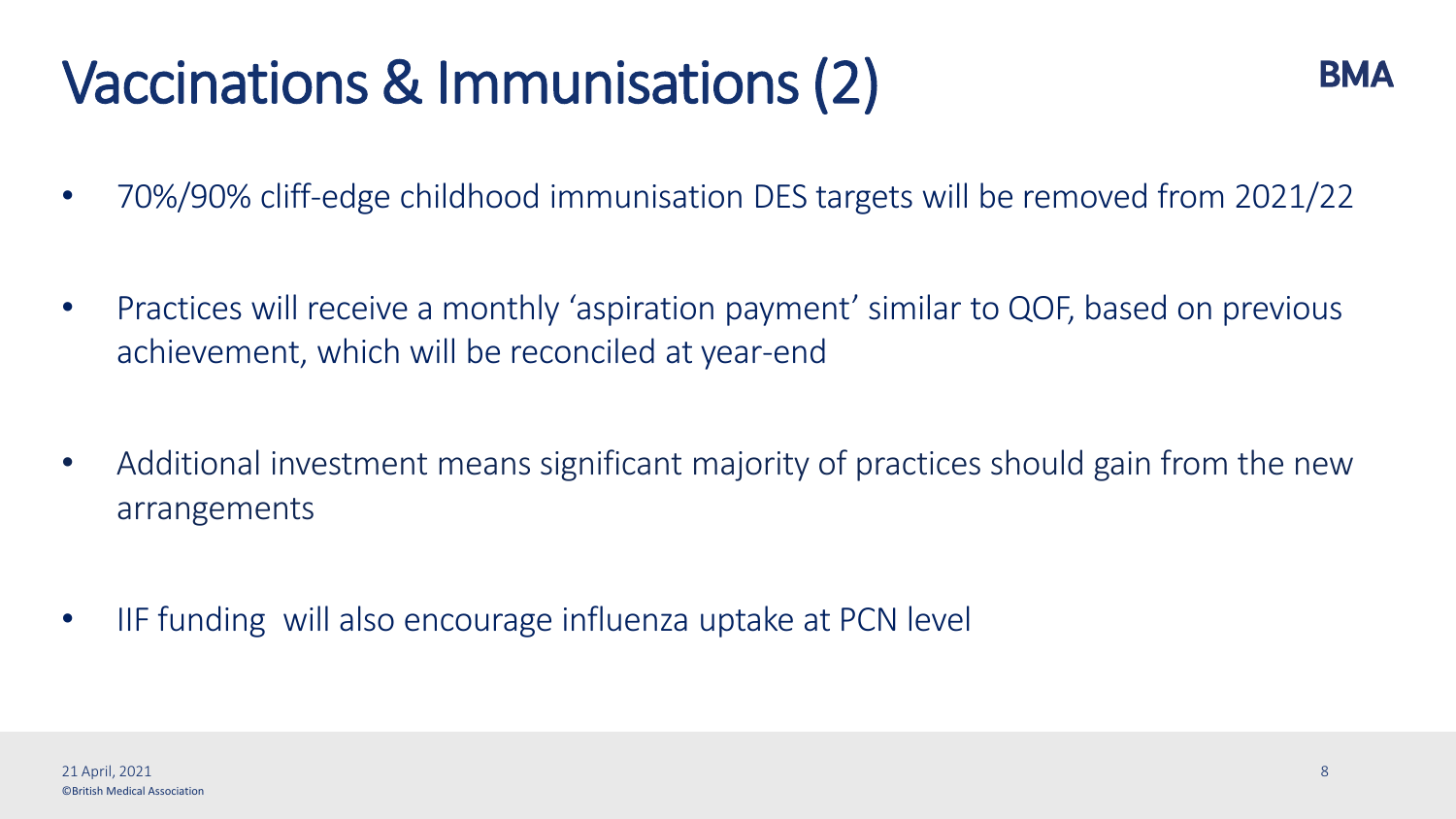### New Vaccination and Immunisation Domain

| Indicator<br> D           | Indicator wording                                                                                                                                                                                               | <b>Points</b> | Payment<br>thresholds | Points at<br>lower<br>threshold |
|---------------------------|-----------------------------------------------------------------------------------------------------------------------------------------------------------------------------------------------------------------|---------------|-----------------------|---------------------------------|
| <b>NM197</b><br>(adapted) | The percentage of babies who reached 8 months old in the<br>preceding 12 months, who have received at least 3 doses of a<br>diphtheria, tetanus and pertussis containing vaccine before the<br>age of 8 months. | 18            | 90-95%                | $\mathcal{R}$                   |
| <b>NM198</b>              | The percentage of children who reached 18 months old in the<br>preceding 12 months, who have received at least 1 dose of<br>MMR between the ages of 12 and 18 months                                            | 18            | 90-95%                |                                 |
| <b>NM199</b>              | The percentage of children who reached 5 years old in the<br>preceding 12 months, who have received a reinforcing dose of<br>DTaP/IPV and at least 2 doses of MMR between the ages of 1<br>and 5 years.         | 18            | 87-95%                | 7                               |
| <b>NM201</b>              | The percentage of patients who reached 80 years old in the<br>preceding 12 months, who have received a shingles vaccine<br>between the ages of 70 and 79 years.                                                 | 10            | 50-60%                | $\Omega$                        |

**BMA**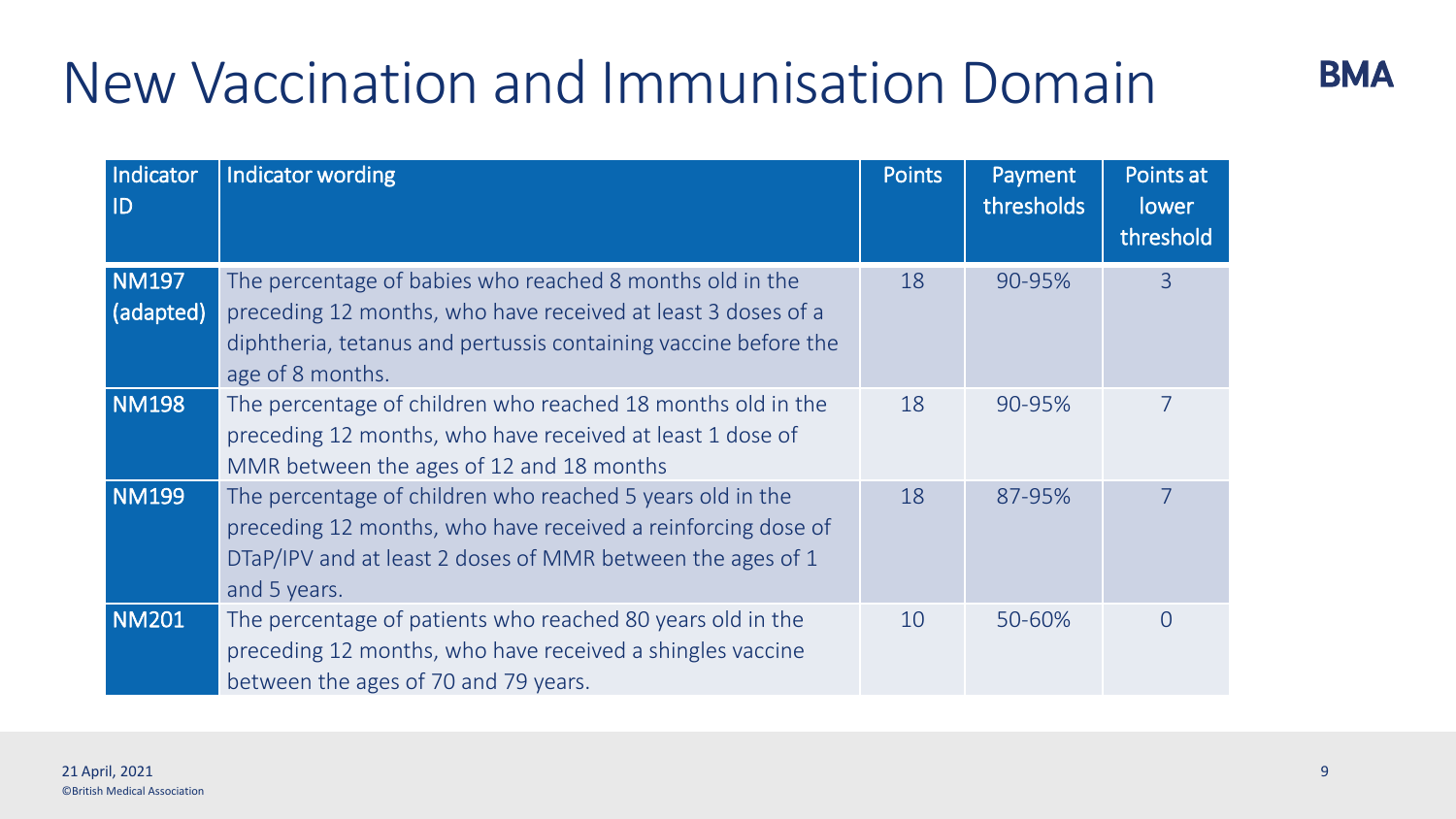#### Enhanced service on obesity and weight management

- Given the significant focus of the pandemic on obesity and weight management, we have agreed to discuss the introduction of a new enhanced service on obesity and weight management in early 2021/22
- The aim is to introduce new measures to tackle obesity as early as circumstances allow during 2021/22, supported by additional funding from government
- Need assurance that weight management services are in place and freely accessible in all areas of the country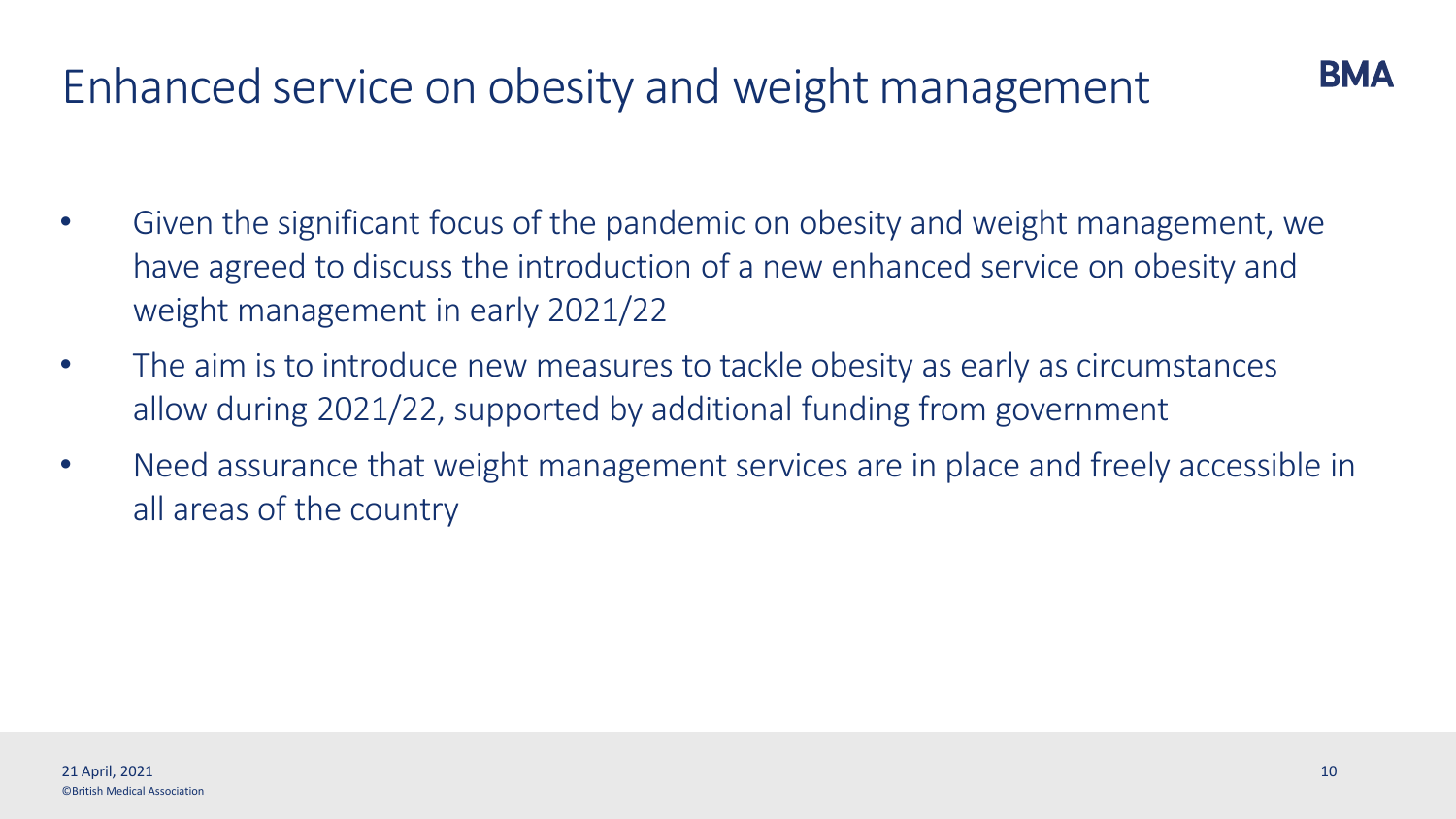#### **PCN fact sheet**



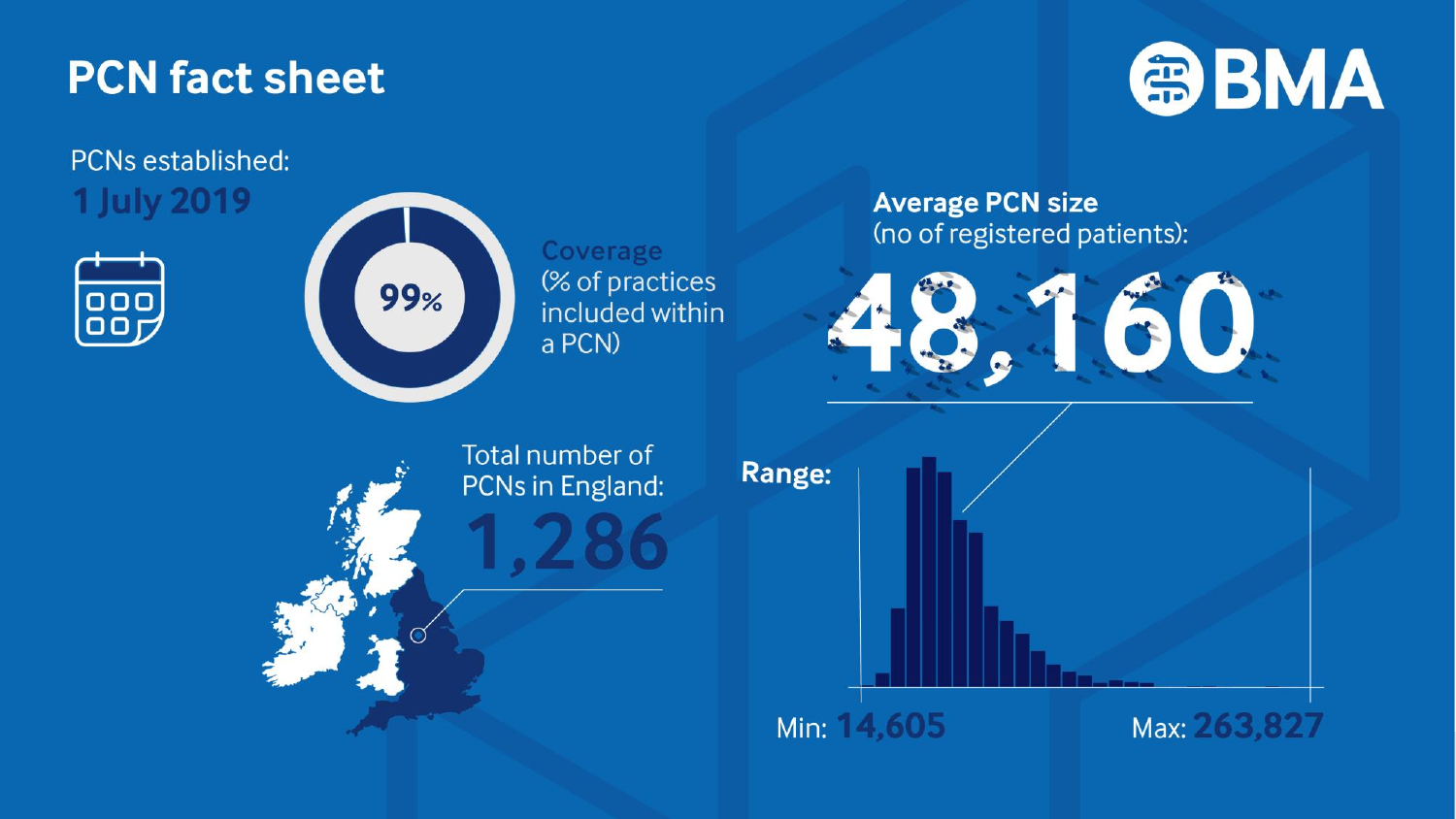#### PCN DES ballot

LMC England Conference November 2020: "*Conference notes that the BMA GPC (GP committee) England has never secured a robust democratic mandate for the PCN DES and so again asks the GPC England to secure a firm mandate from the entire profession by means of ballot before negotiating any extension or changes to the PCN DES for the year 2021 / 2022."*

Ballot of whole profession took place January 2021: **Prior to any further negotiations,** extension or changes for 2021/22, do you give GPC England a mandate for the PCN directed enhanced service?'

**Yes**: 80% (3619)

**No**: 20% (915)

Total validated votes: 4,534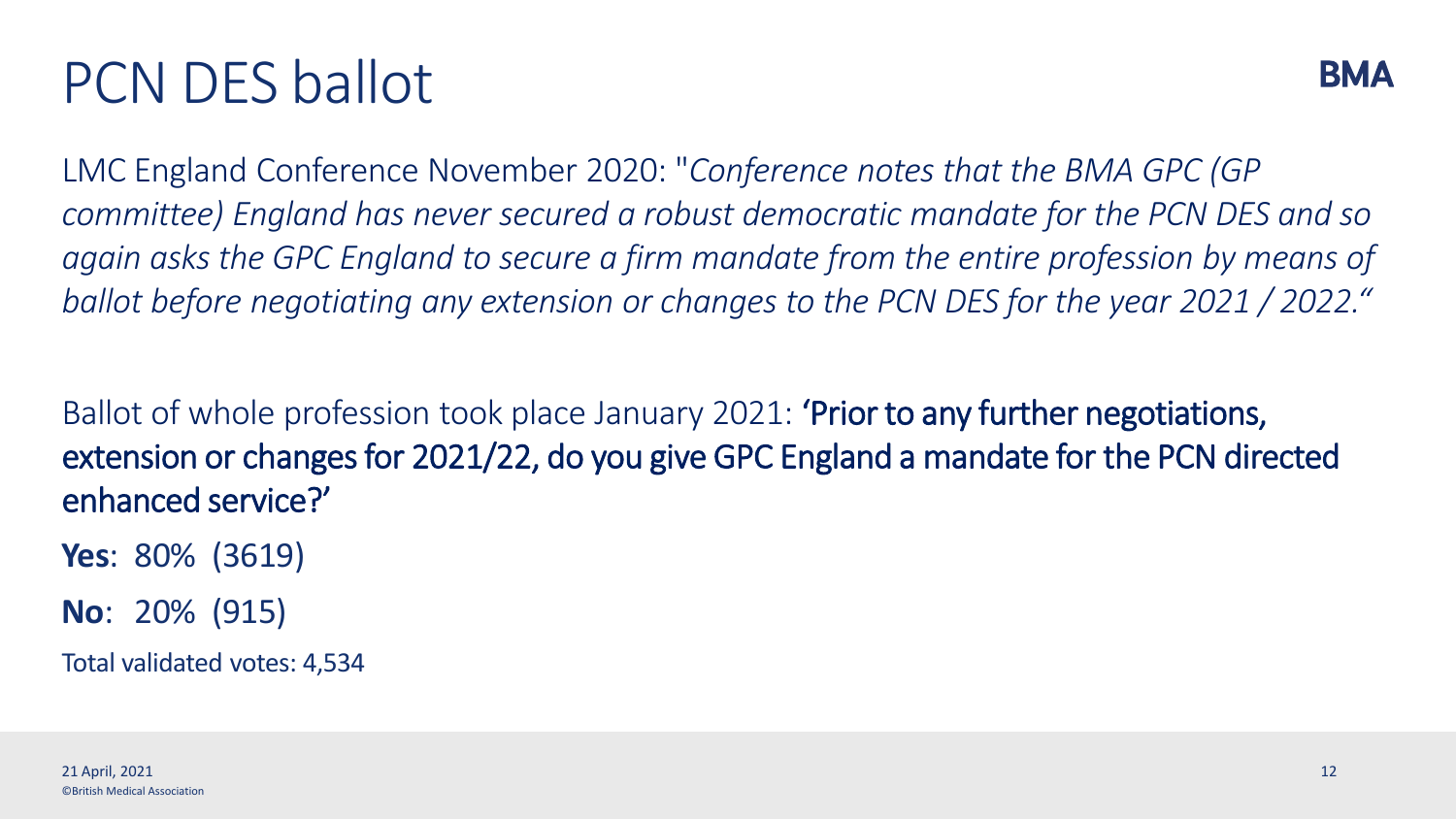## PCN DES - funding

#### Funding streams with significant increases already agreed for 2021/22:

- £1.76 per patient Network Participation Funding (to practices)
- £1.50 per patient Core PCN Funding
- £120 per bed for care home premium
- ARRS to increase from £430m to £746m
- IIF to increase from £24.25m (amended due to pandemic) to £150m
- Access scheme worth £454m (£87m extended hours, £367m extended access) – full implementation delayed until 2022/23

**BMA**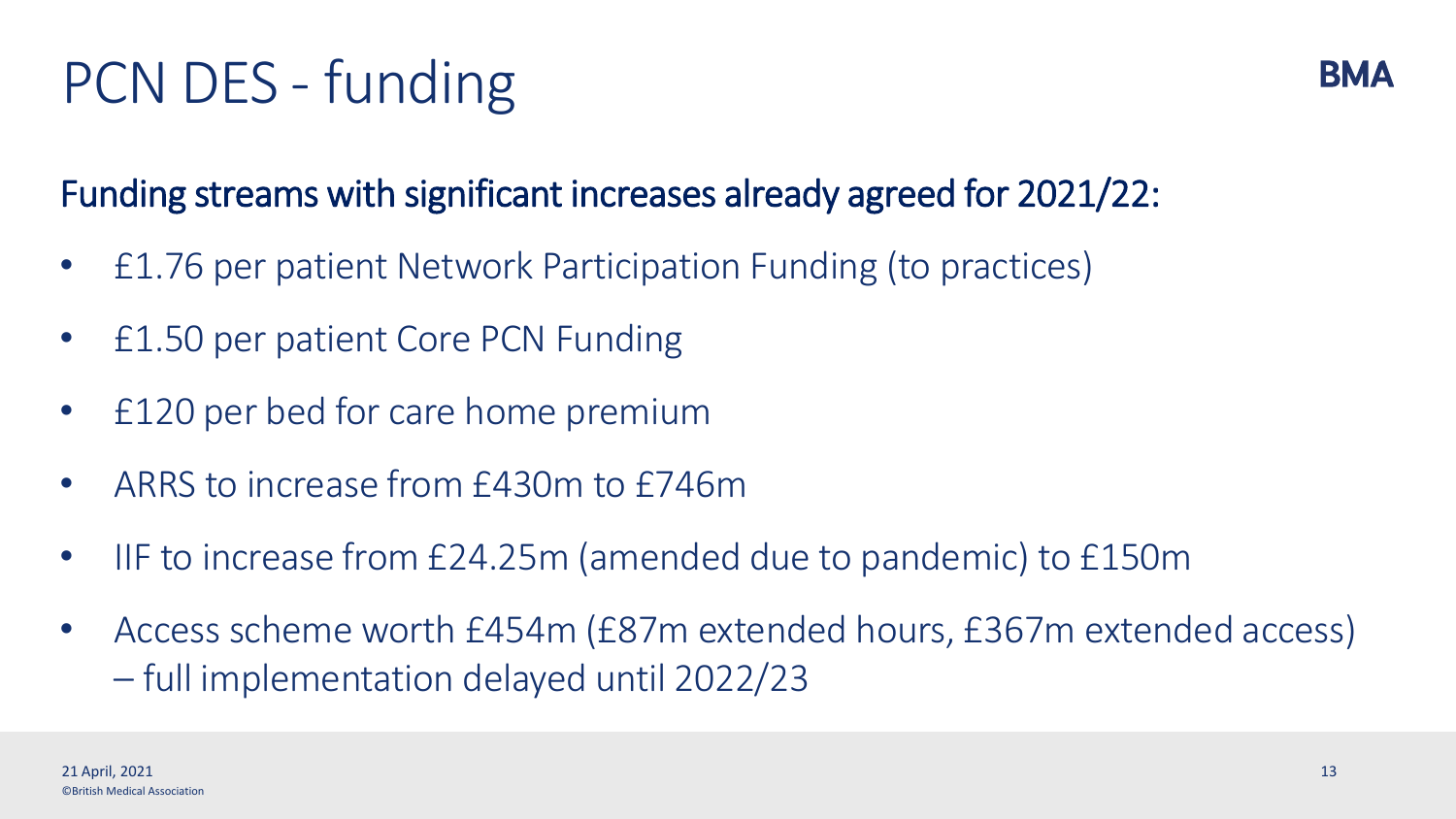#### PCN DES 2021/22: overview



#### Changes to continue as planned

- ARRS increase in funding (£430m in 20/21 to £746 in 21/22)
- Expansion of ARRS roles (additional roles extended from ten to twelve in October 2020, with the inclusion of Nursing Associates and Trainee Nursing Associates) now expanded further to include paramedics, AHPs and MHPs to commence in April 2021)
- IIF increase in funding (£24.25m in 20/21 to £150m in 21/22)

#### Changes to be delayed

- Additional four service specifications will not be introduced from April 2021, given reprioritisation necessitated by the pandemic
- More phased approach to the introduction of new IIF indicators for 21/22 (exact indicators and dates to be agreed)
- Access offer to be developed over summer 21, and implemented from April 22

#### New changes agreed

- CP transfer from the Clinical Pharmacist in General Practice scheme allowed from 1 April to 30 Sept 21
- London weighting for ARRS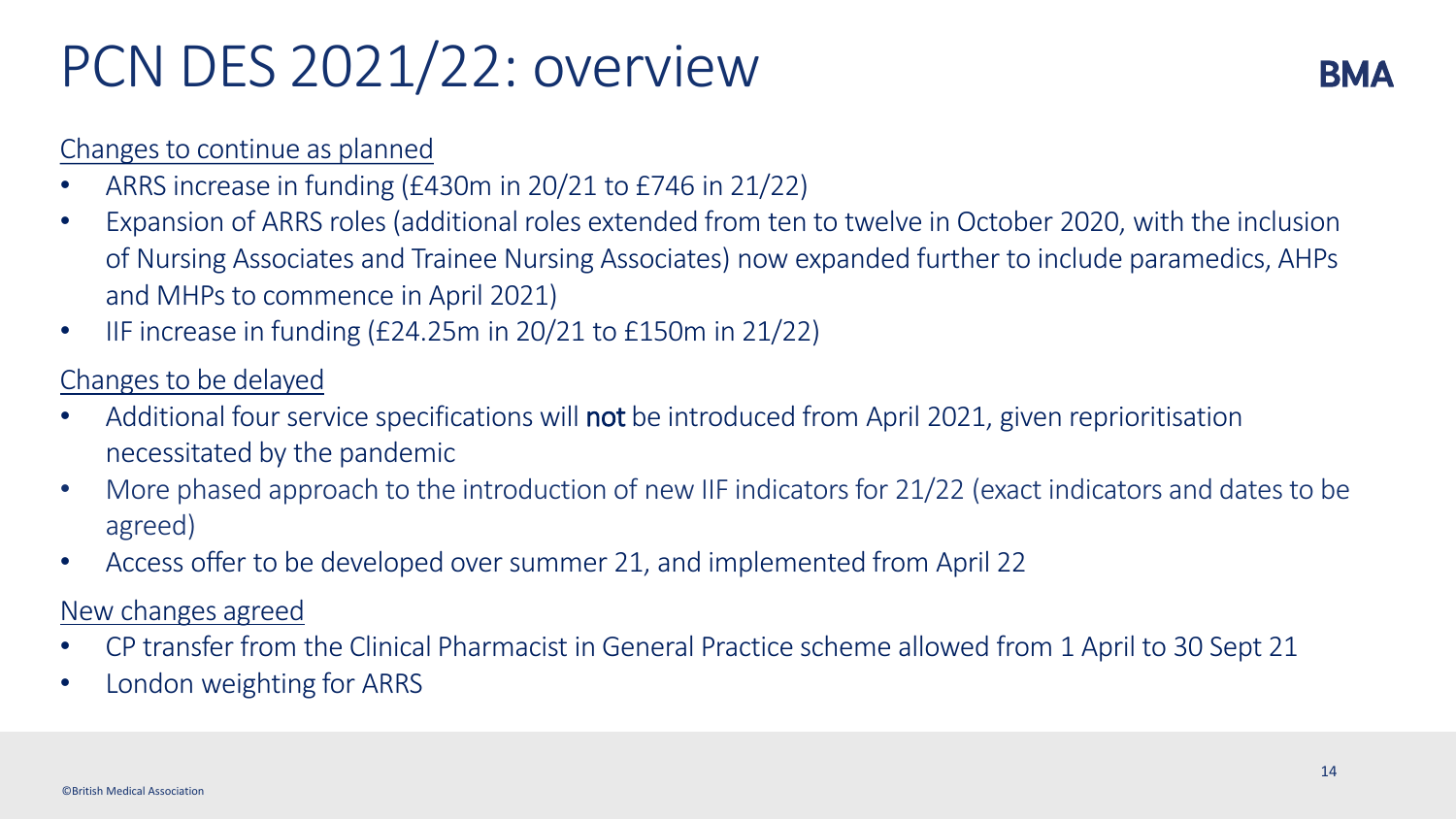#### PCN DES: Paramedics

- Reimbursable at indicative Band 7 level, but with the ability for PCNs to engage at the top of Band 6
- If a paramedic does not yet have Level 7 capability in clinical practice, they will be engaged via a rotational model as part of a training pathway until they achieve that level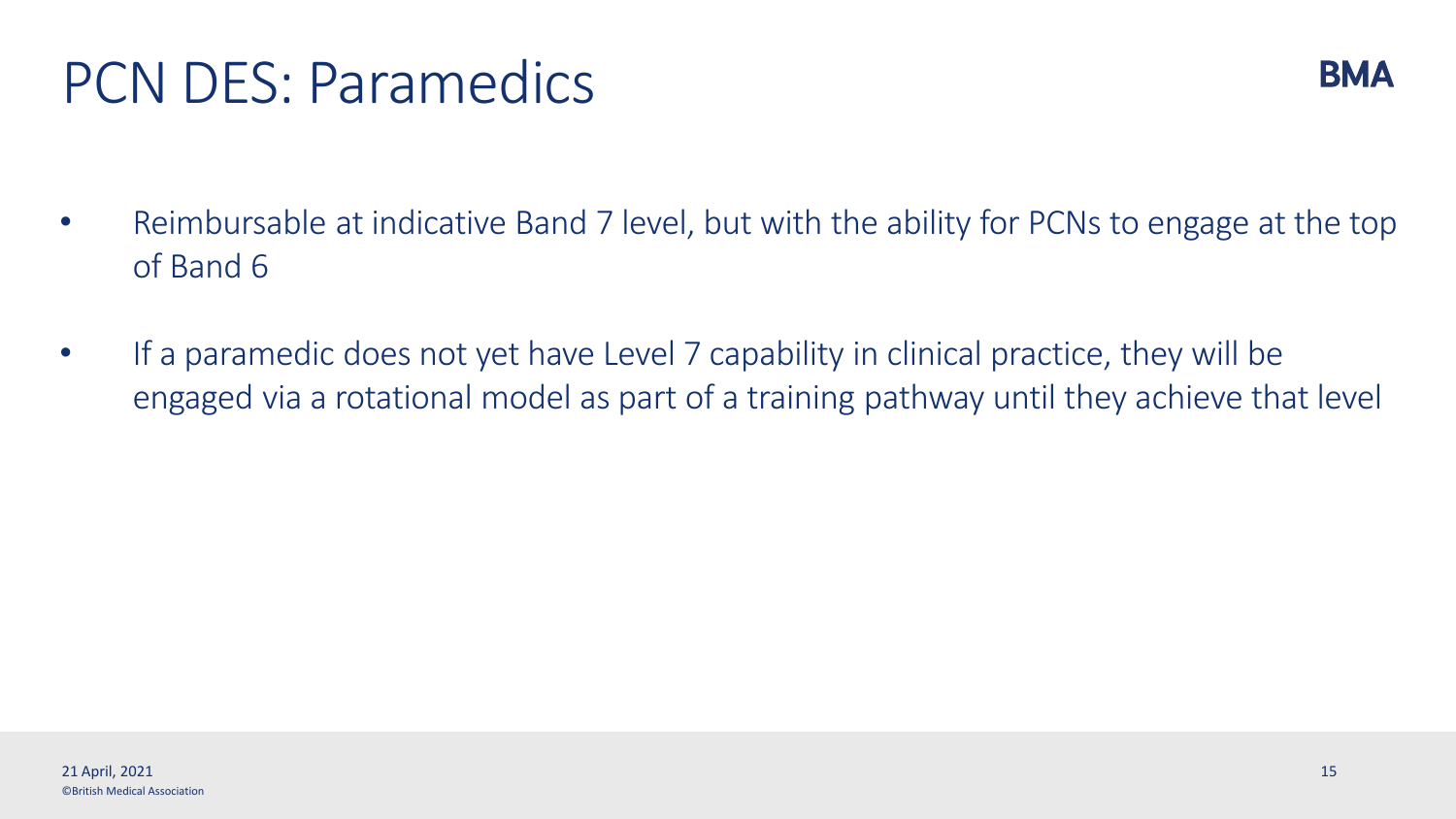#### PCN DES: Advanced Practitioners

An advanced practitioner reimbursement tier may apply to the following PCN roles, and will be reimbursed at band 8a:

- Clinical Pharmacist
- Physiotherapist
- Occupational Therapist
- Dietician
- Podiatrist
- Paramedic

Initially limited to one AP per PCN under 99,999 registered population, and two for PCNs larger than that, until the HEE advanced practitioner registration process has been established and implemented (expected by October 2021)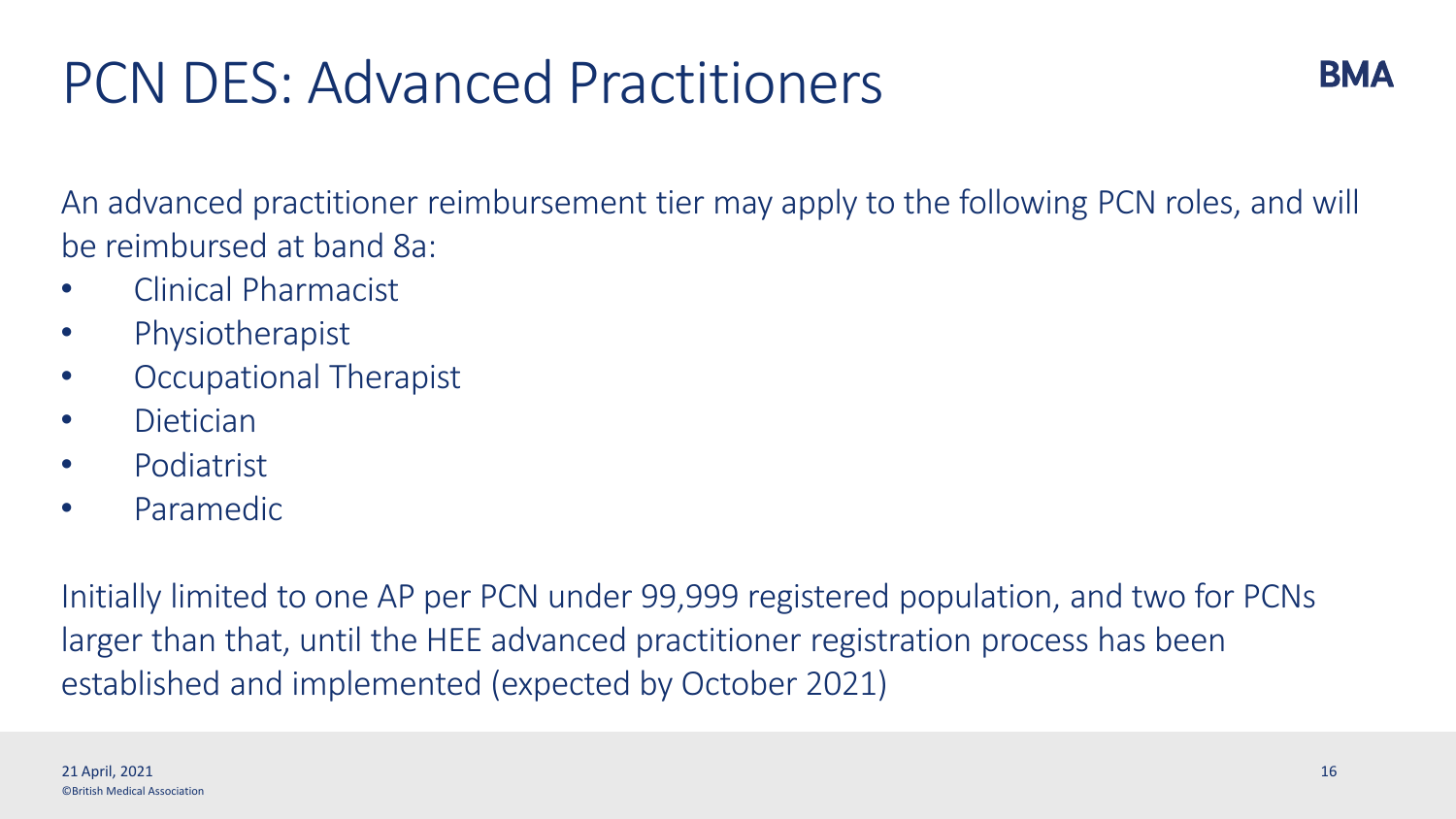#### PCN DES: Mental Health Practitioners

- PCNs will be entitled to an embedded mental health practitioner, employed and provided as a service by the PCN's local provider of community mental health services, funded under a local agreement
- 50% of the funding will be provided from the mental health provider and 50% by the **PCN**
- 1 WTE in 21/22, increasing to 2 WTE in 22/23 and 3 WTE by 23/24
- For PCNs with more than 100,000 patients the entitlements are double
- These staff will be additional to mental health practitioners and co-located IAPT practitioners already embedded within general practice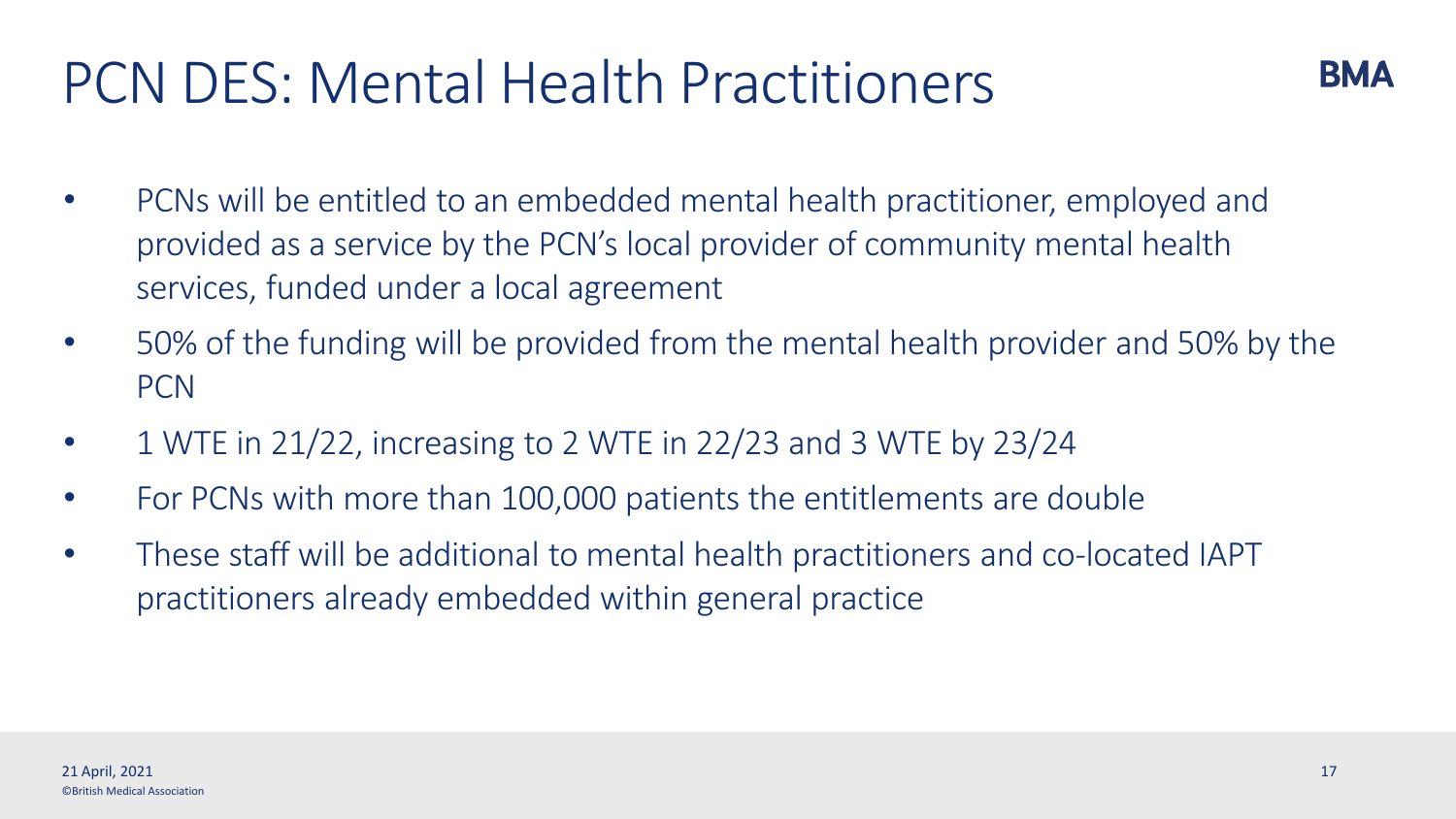#### PCN DES: Clinical Pharmacists



- Clinical Pharmacists that remain on the Clinical Pharmacist in General Practice scheme will be able to transfer to PCNs and be reimbursed under the ARRS
- This transition period will be in place from 1 April 2021 to 30 September 2021. The previous transfer arrangements from 19/20 will apply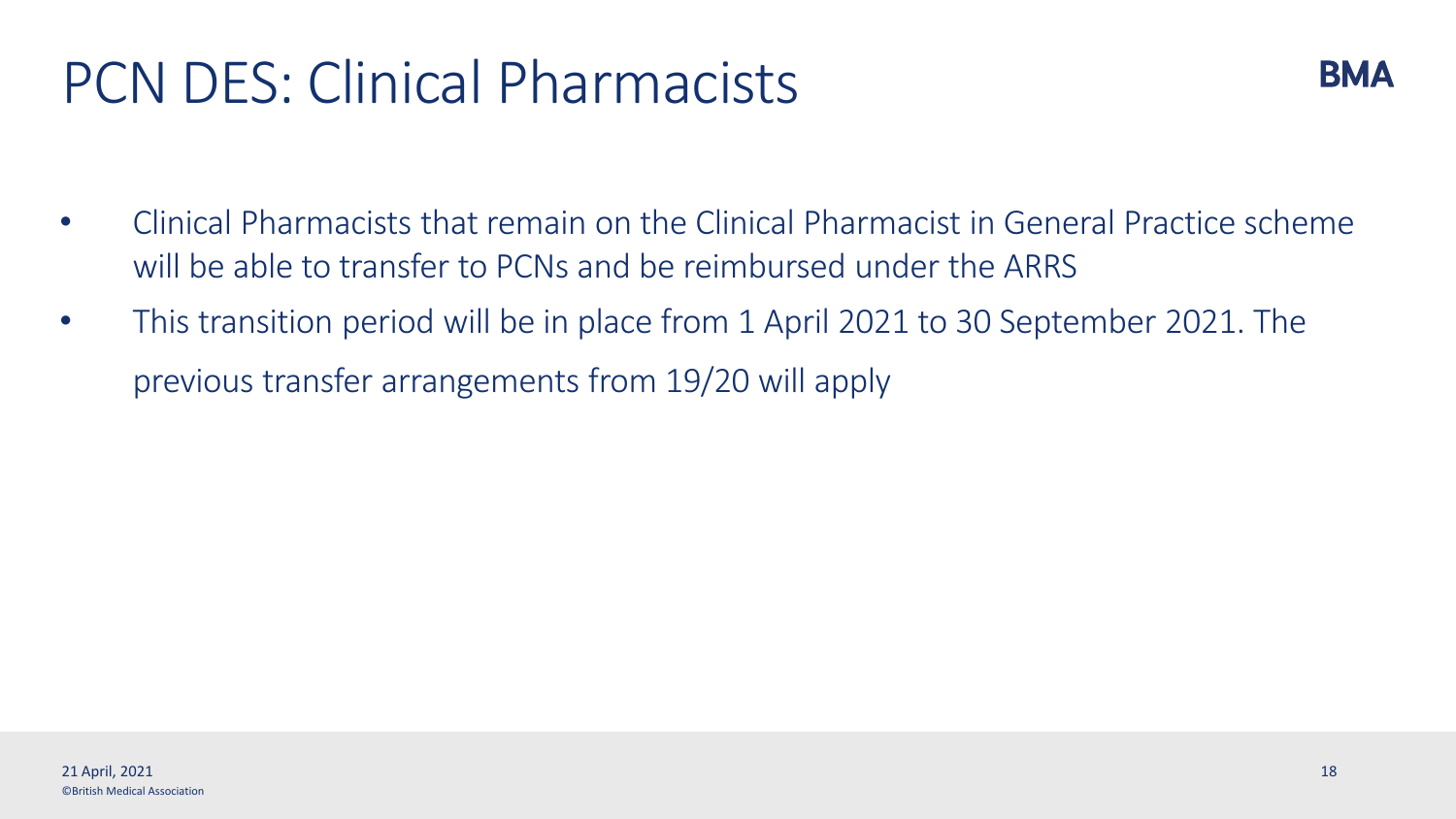### PCN DES: Inner and outer London weighting

- For PCNs in the London region, the maximum reimbursement amounts per role within the ARRS will now include inner and outer London weighting on top of maximum current ARRS reimbursement amounts
- For 2021/22, this will be reinforced through the Network Contract DES
- Provides greater flexibility to use annual increase to ARRS funding for London without impacting ARRS allocations outside London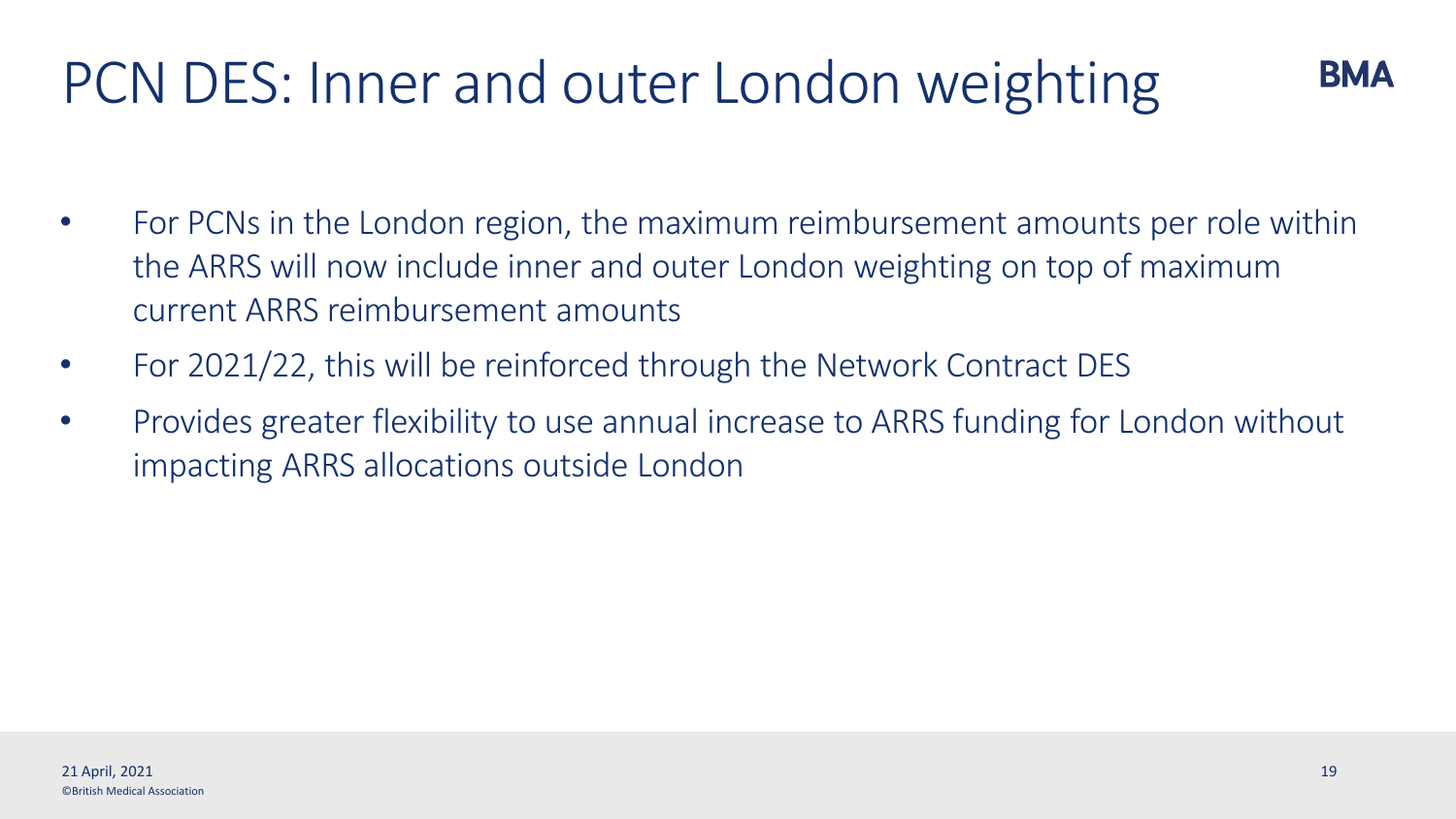#### PCN DES – services

- Implementation of planned PCN DES services will be delayed, and will not be implemented in April 2021
- Minor modifications to the SMR and Early Cancer Diagnosis service requirements in 21/22:
	- Patients should be considered for a SMR if prescribed potentially addictive pain medication, now clarified as opioids, gabapentinoids, benzodiazepines and Z-drugs
	- PCNs should review and identify any specific actions to address unwarranted variation in cancer outcomes
	- PCNs will be encouraged to play an active role in encouraging and facilitating the sharing of capacity for cervical screening across the practices within the network
- No changes are proposed to the care home service requirements for PCNs
- As with current services, there will be no targets within any future service specifications. Related indicators would be within the IIF once agreed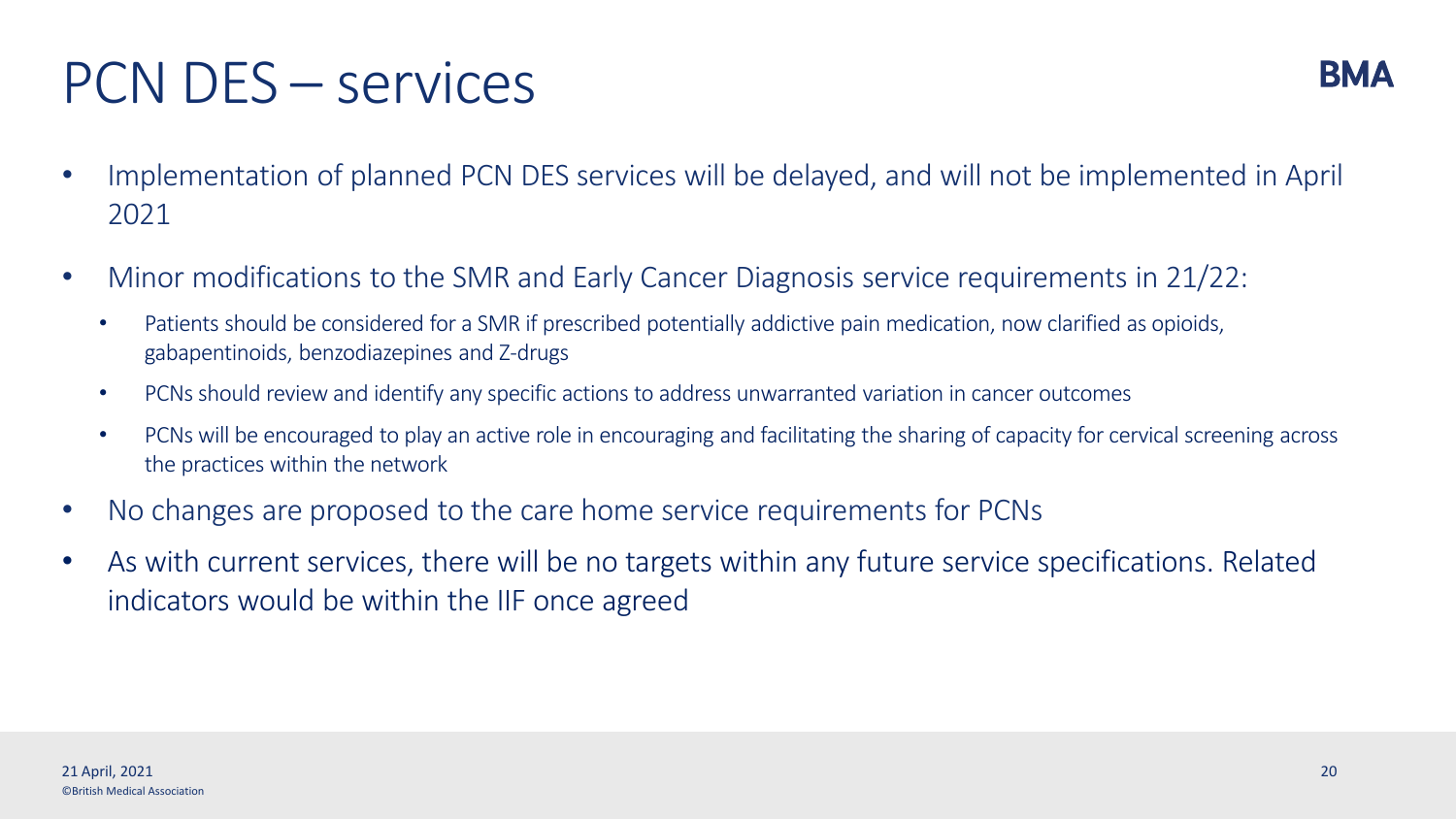#### PCN DES – new services

- Four further services were due to be introduced from April 2021
	- Cardiovascular Disease Diagnosis and Prevention
	- Tackling Neighbourhood Inequalities
	- Anticipatory Care, jointly with community service providers
	- Personalised Care
- All services link to the recruitment of sufficient ARRS staff
- In order to support practices and PCNs over the coming year with their pandemic response, including the COVID vaccination programme, NHSEI has agreed to delay the introduction of the services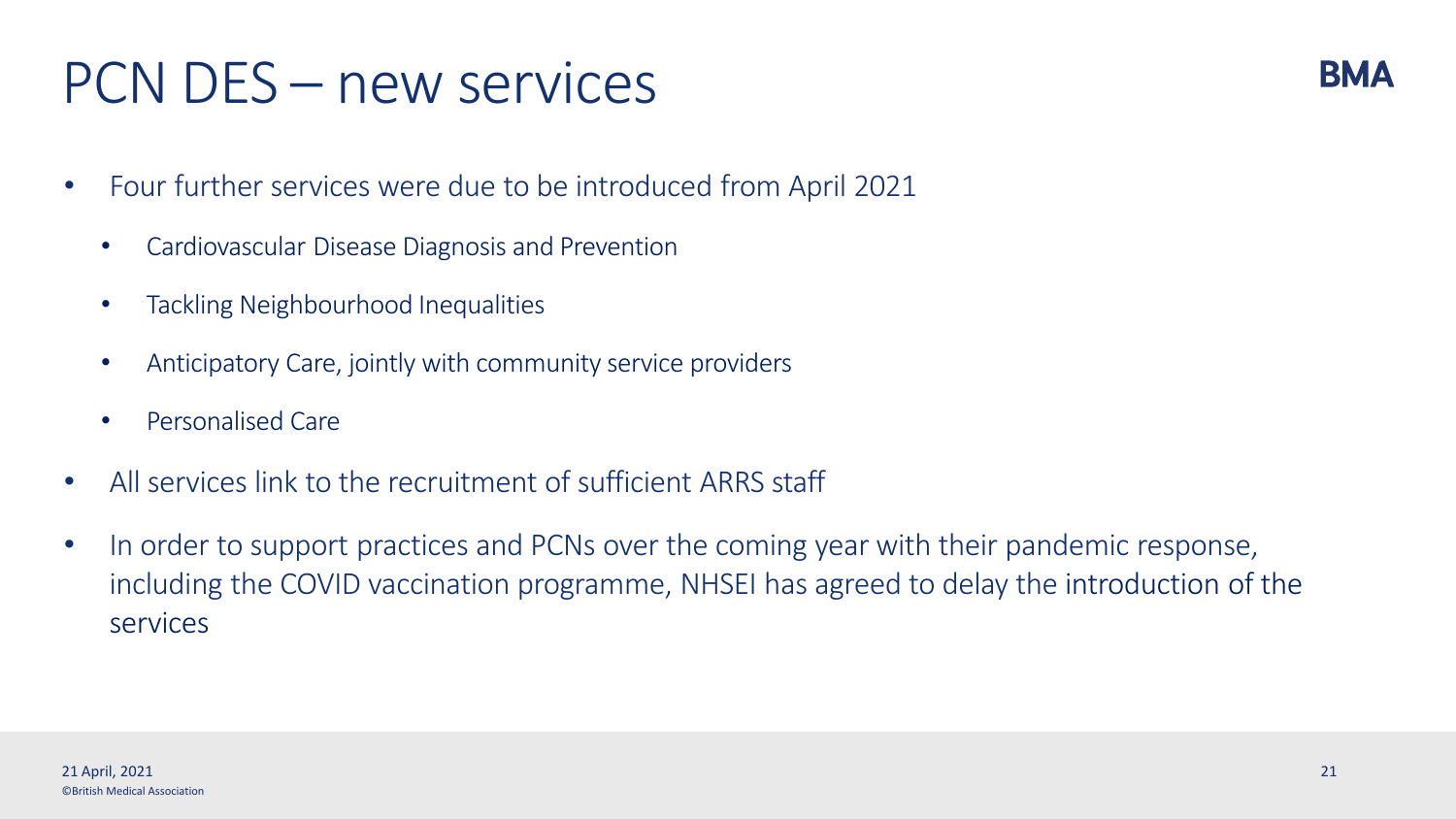#### PCN DES – Investment and Impact Fund

- The IIF was restarted in October 2020, with the low value medicines indicator and low carbon inhaler indicator removed
- The four indicators currently remaining in 2020/21 are:
	- Flu indicator for 65 years and over
	- Learning disability health checks indicator
	- Social prescribing indicator
	- Medicines safety indicator, co-prescribing with gastro-protection, measured with Q3 and Q4 data only
- Flu, LD and social prescribing indicators will continue in 2021/22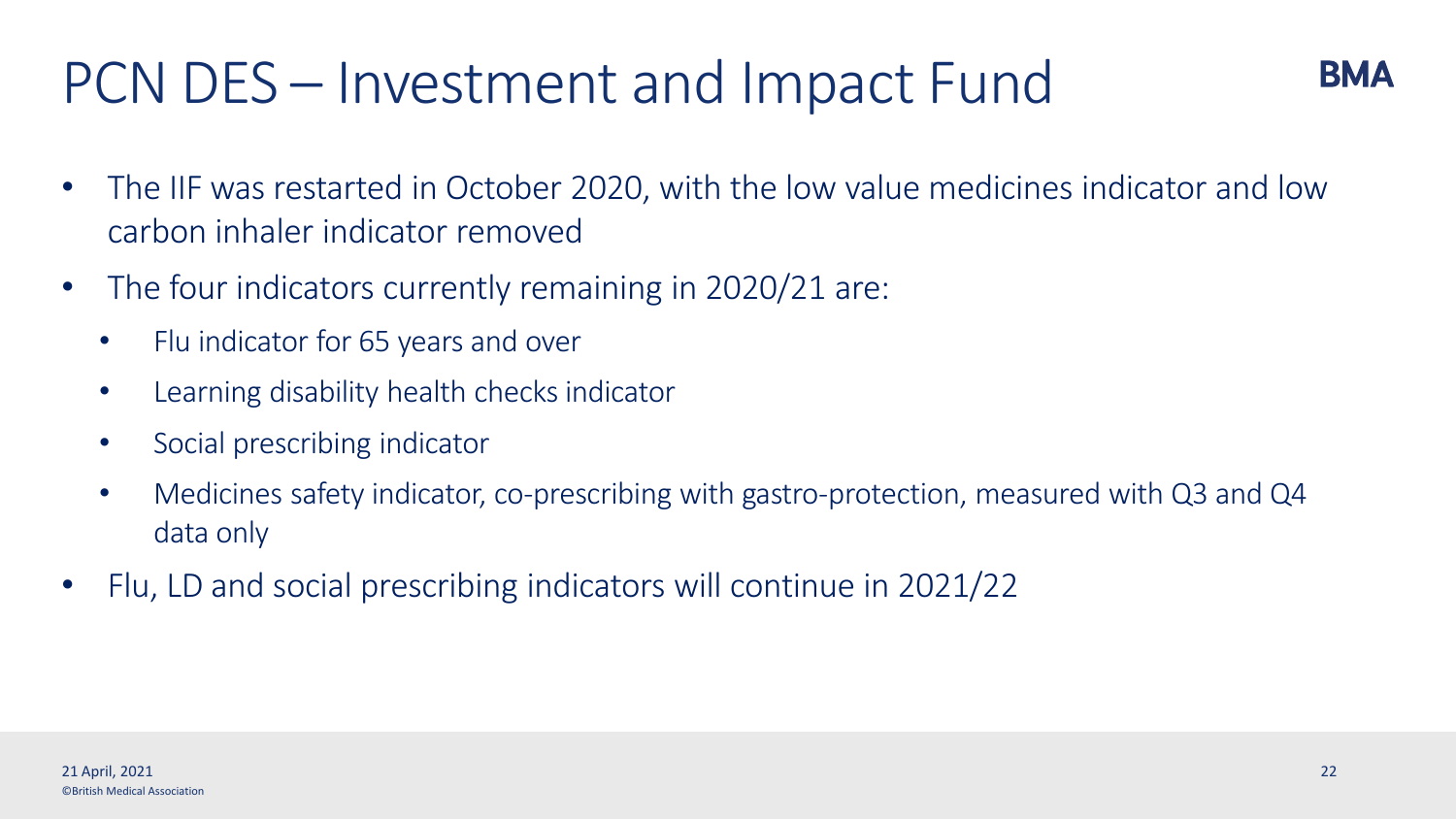#### PCN DES – Investment and Impact Fund 2021/22 **BMA**

- IIF funding will increase to £150m in 2021/22
- Discussions are on-going about potential indicators, and the timing of introduction, and could focus on:
	- Supporting COVID response and tackling health inequalities
	- Vaccination uptake
	- PCN services: Supporting delivery of the PCN service requirements
	- Access: Supporting improved access to and experience of general practice
	- Sustainability: Reducing carbon emissions, to support the NHS Net Zero commitment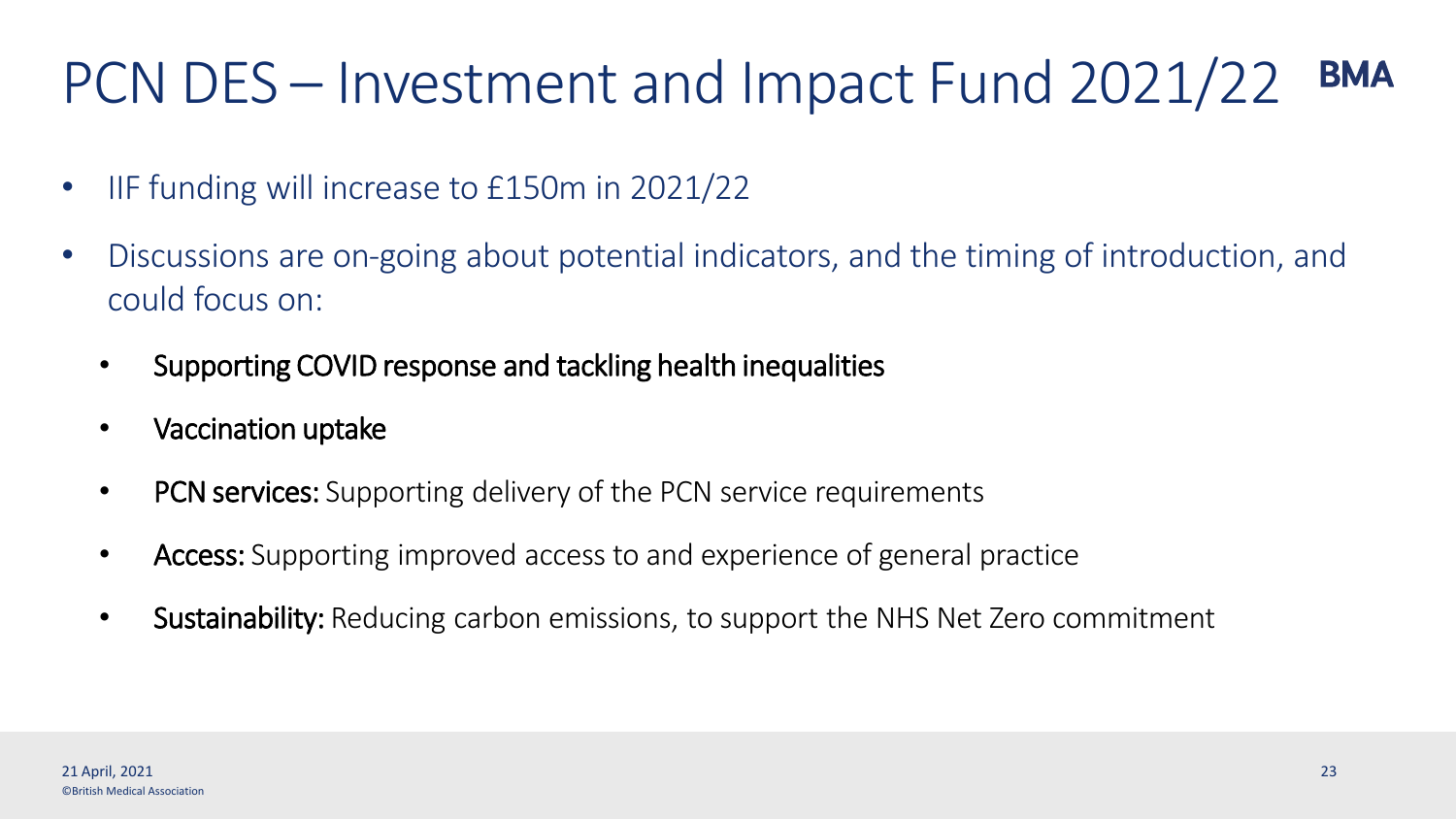# PCN DES – combining and simplifying access schemes

- NHSEI and GPCE have agreed to delay the implementation of new access scheme arrangements until April 2022, except where PCNs and CCGs have already agreed the transfer of responsibilities before then and where it still makes sense to do so
- Access scheme is proposed to combine the existing Extended Hours (EH) already within the PCN DES, and the existing Extended Access (EA) which is currently commissioned locally. (£87m extended hours, £367m extended access). Some PCNs already have responsibility for both schemes
- Access scheme can continue to be used to support the COVID vaccination programme
- It is intended that practices and PCNs could the combined scheme to undertake routine work at different times of the day, such as health checks, smears, immunisations, SMRs, to reduce core hours practice workload
- Digital services encouraged, enabling flexible home working, and shared arrangements with neighbouring PCNs, but a GP would need to be available
- Further details to be agreed between GPCE and NHSEI

**BMA**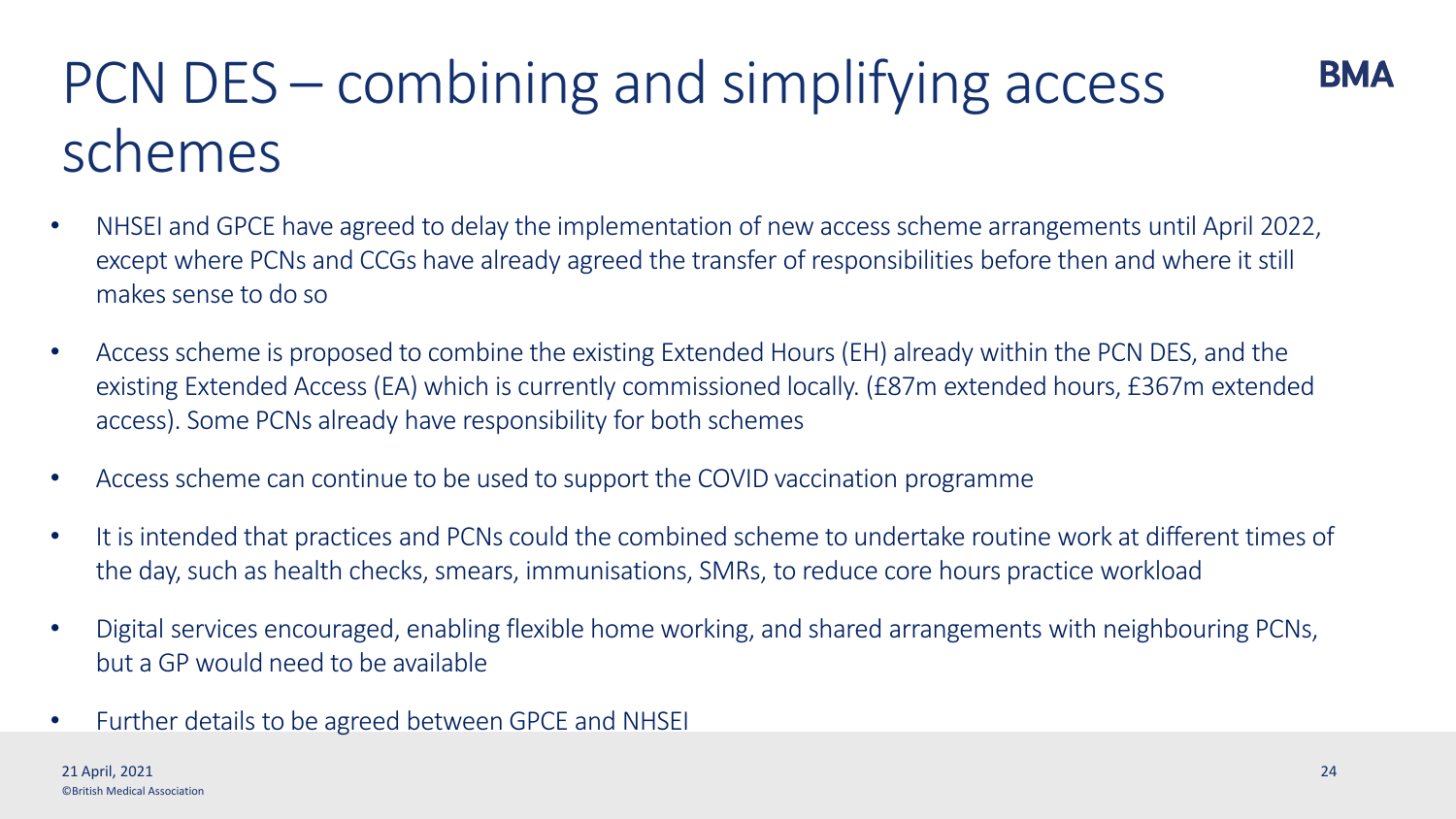### GP workforce terms and conditions

- GPCE and NHSEI committed to ensuring all general practice workforce have good contractual terms and conditions
- NHSEI will undertake a data collection survey to get an accurate baseline of current terms and conditions of practice staff
- Following this, we will jointly develop good practice guidance on employment terms and conditions in general practice, to publish in year
- We will explore how general practice gender pay gap information can be made more transparent in a way which respects individual privacy and does not result in undue additional burdens upon practices, with a view to agreement and implementation in year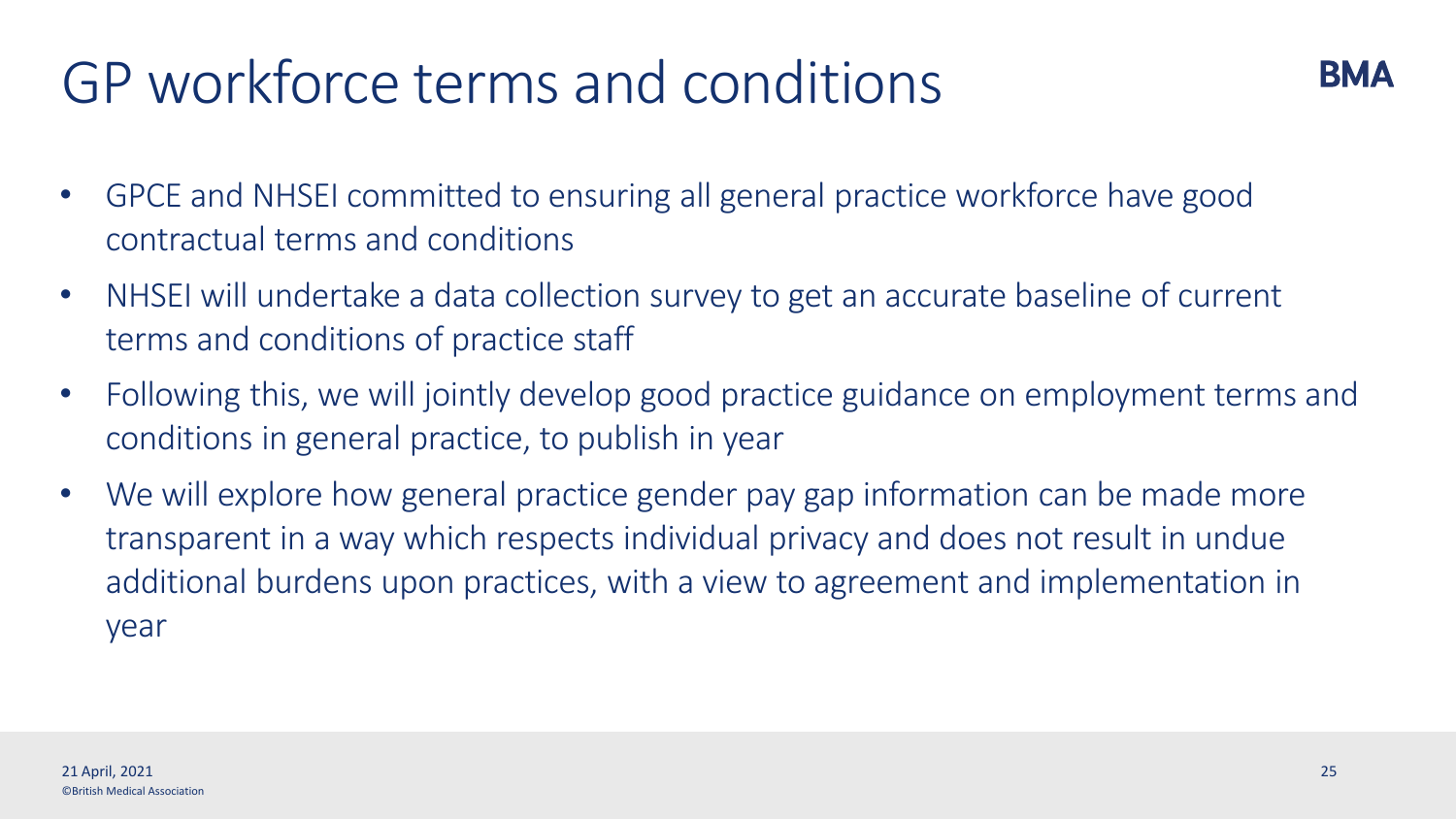### GP practice core digital requirements

Practices must offer:

- online consultations that can be used by patients, carers and practice staff on a patient's behalf to gather information and support triage, enabling the practice to allocate patients to the right service for their needs. Online and video consultation tools and functionality will the responsibility of the CCG to provide
- the ability to hold a video consultation between patients, carers and clinicians
- two-way secure written communication between patients, carers and practices
- an up to date accessible online presence, such as a website, that links to an online consultation system and other online services
- signposting to a validated symptom checker and self-care health information (e.g. nhs.uk) via the practice's online presence and other communications
- shared record access, including patients being able to add to their record
- request and management of prescriptions online
- online appointment booking
- Current arrangement where practices which have implemented and operate a 'total-triage' / 'triage-first' model do not have to meet the 25% online booking contract requirement, will be extended
- Practices will enable patients to use an online method to inform their practice of a change of address, contact details or of their demographic information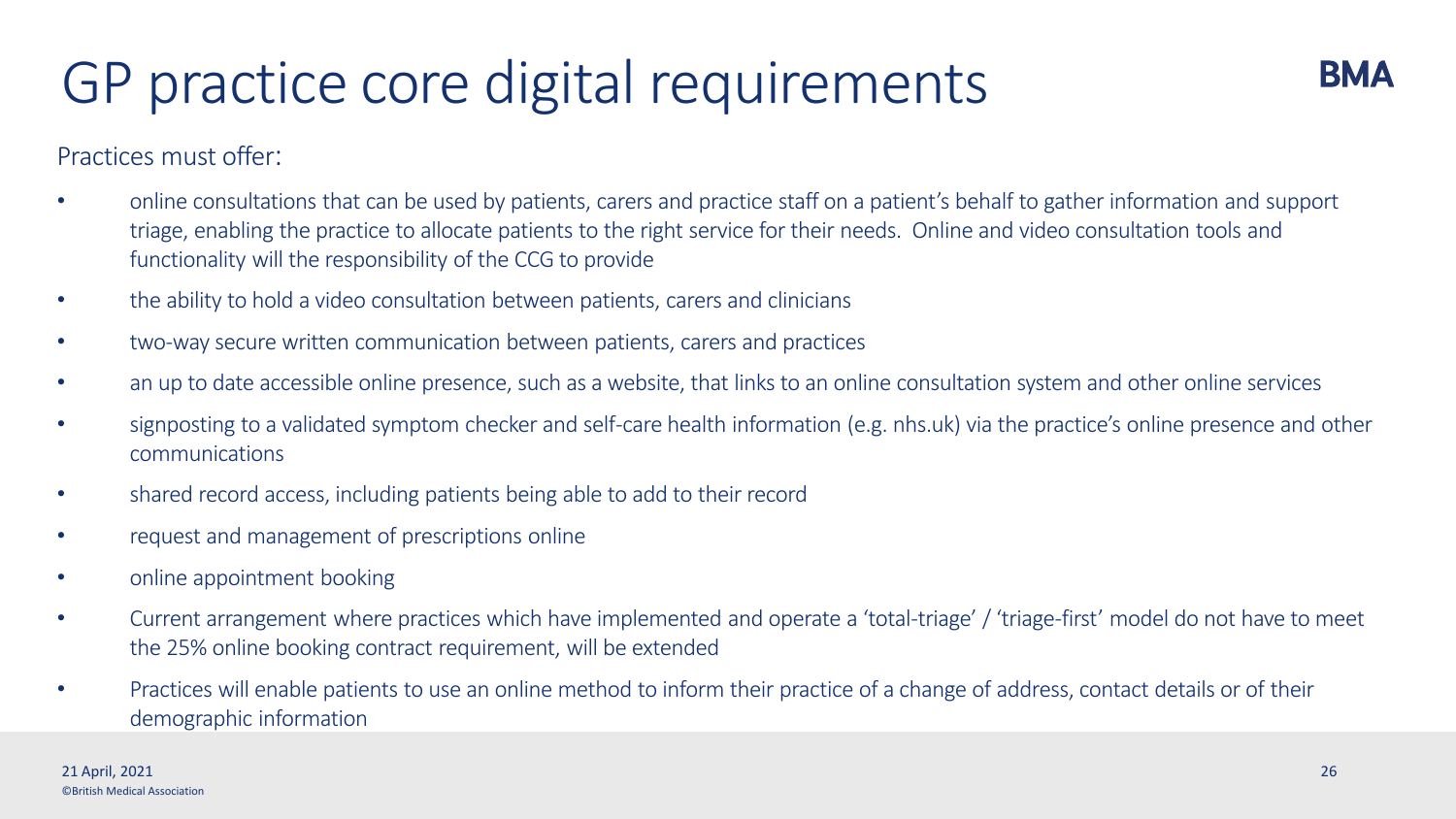#### Other items

- DHSC/NHSEI bureaucracy reviews are exploring changes to fit notes, DWP reports and other requests from practices to reduce practice workload
- Retain improvements and reduced workload of appraisal
- Simplify the contract by transferring the cervical screening additional service into essential services. The practice arrangements would not change
- Clarification that digital services are allowed to be delivered by contractors through locations other than practice premises, in line with current practice
- The removal of the requirement for patient consent in use of eRD made under the pandemic regulations will become a permanent change
- A contractual requirement for a more timely transfer (28 days) of patient records when patients move between practices will be introduced

**BM4**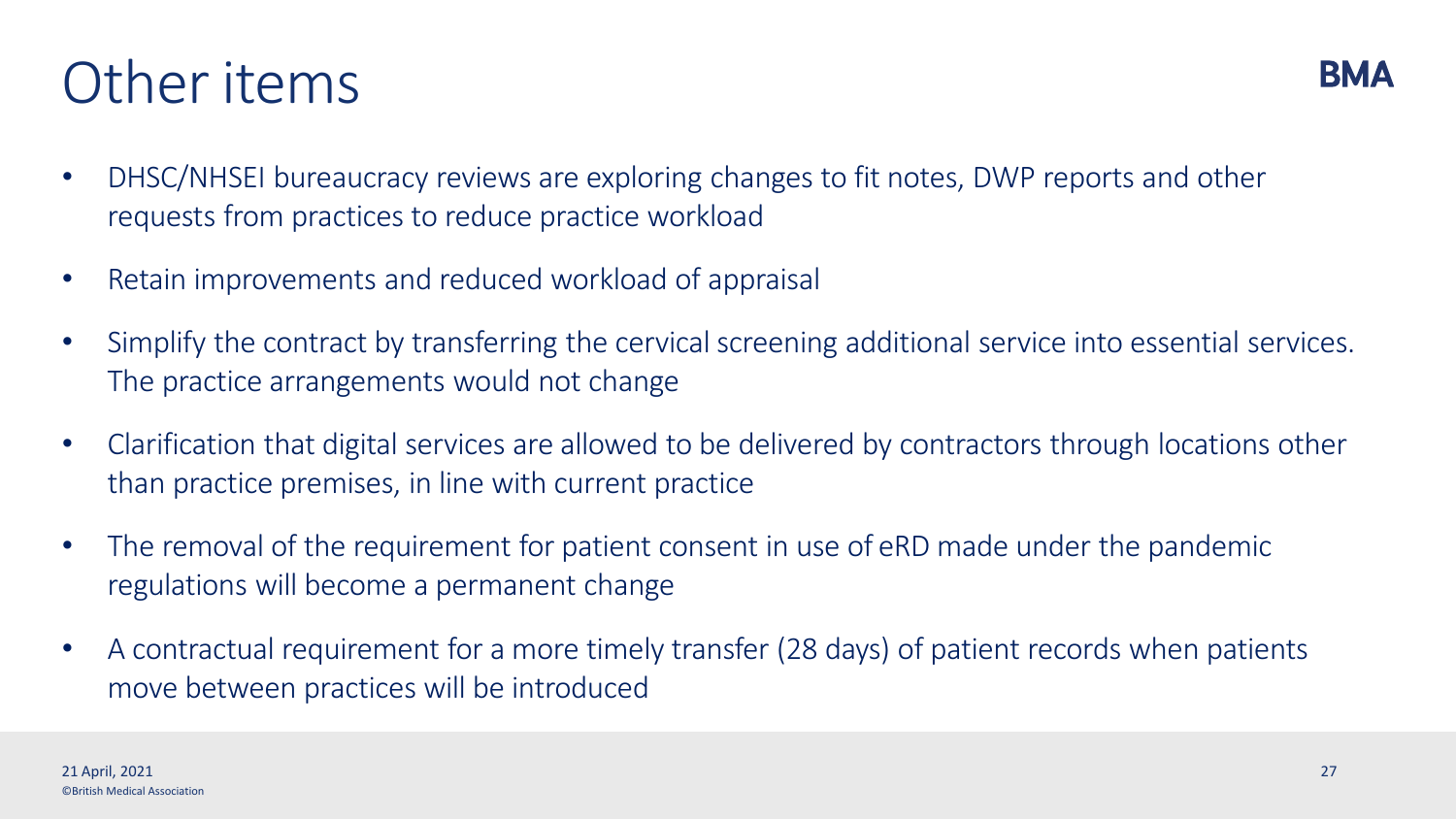#### **BMA** Supporting pandemic response and COVID vaccination programme

- 2020/21 QOF, DES and LES income protection
- £150m (£30m per month November-March) COVID-19 Capacity Expansion Fund for practice workforce expansion and support
- Appraisal is voluntary
- COVID vaccination programme enhanced service: £12.58 x2 item of service fee per vaccination
- Additional funding for care home vaccinations (£30 for first doses administered 14 Dec–17 Jan, £20 18-24 Jan, £10 25-31 Jan; £10 for all second doses administered), and £10 for vaccination in other residential settings
- NHSEI has agreed to provide £10 per visit to support the vaccination of all housebound patients, applying retrospectively from 14 December 2020. This will apply to first doses and second doses separately
- E1000 for rebooking 2<sup>nd</sup> appointments in January
- Up to £950 per week (a maximum of £2500 per PCN grouping) for additional admin support in January to ensure that all records for vaccination of priority cohorts are up to date
- GP practice groups responded quickly and effectively, delivering approximately 70% of all vaccinations